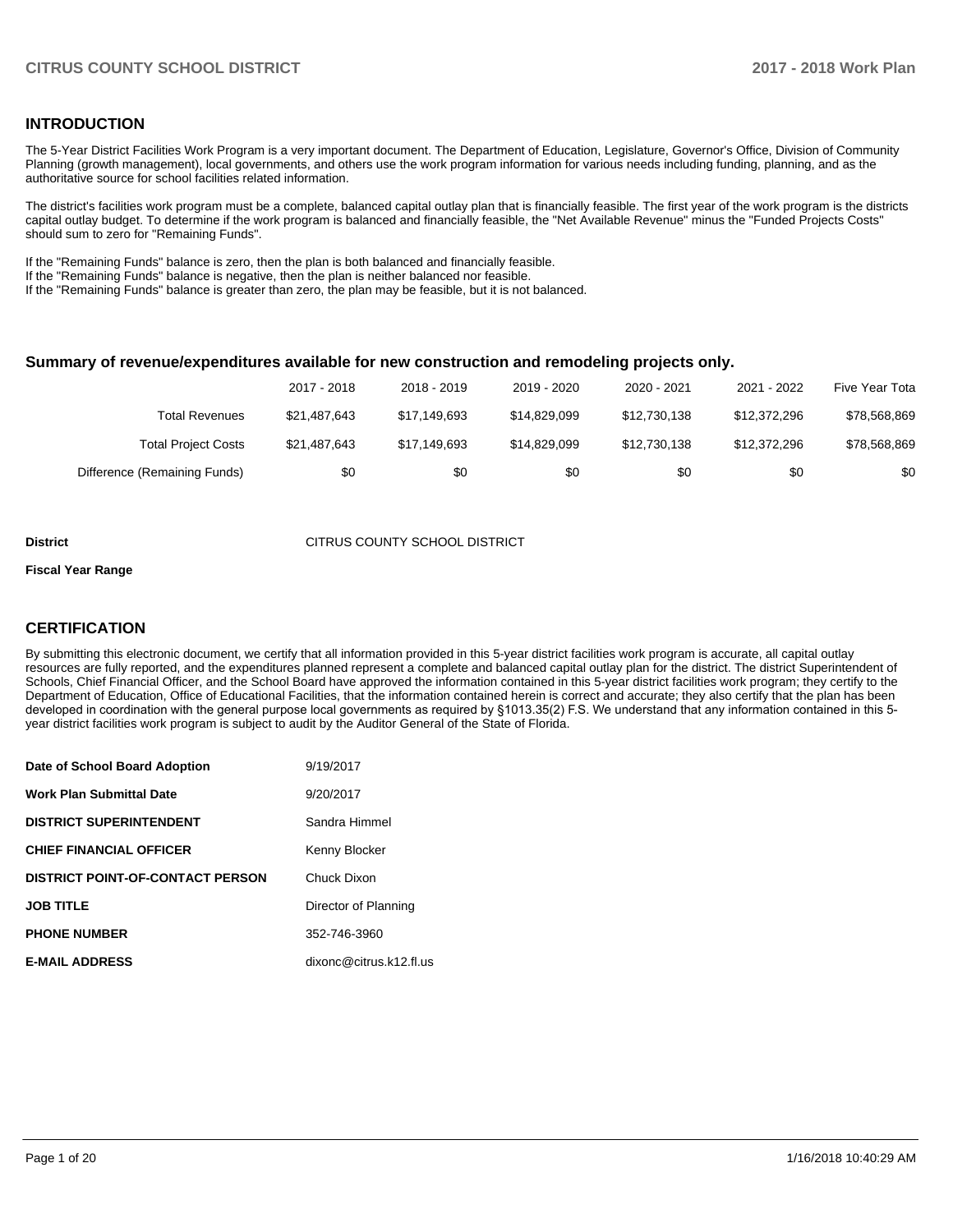# **Expenditures**

### **Expenditure for Maintenance, Repair and Renovation from 1.50-Mills and PECO**

Annually, prior to the adoption of the district school budget, each school board must prepare a tentative district facilities work program that includes a schedule of major repair and renovation projects necessary to maintain the educational and ancillary facilities of the district.

|                                  | Item                                                                                                                                                                                                                                                                                                                                                                                                                                                                                                                                                                                                                                                                                                                                                                                                                                                                                                                                                                                                                                                                                                                                                                                                                                                                                                                                                                                                                                                                                         | 2017 - 2018<br><b>Actual Budget</b> | 2018 - 2019<br>Projected | 2019 - 2020<br>Projected | 2020 - 2021<br>Projected | $2021 - 2022$<br>Projected | Total     |
|----------------------------------|----------------------------------------------------------------------------------------------------------------------------------------------------------------------------------------------------------------------------------------------------------------------------------------------------------------------------------------------------------------------------------------------------------------------------------------------------------------------------------------------------------------------------------------------------------------------------------------------------------------------------------------------------------------------------------------------------------------------------------------------------------------------------------------------------------------------------------------------------------------------------------------------------------------------------------------------------------------------------------------------------------------------------------------------------------------------------------------------------------------------------------------------------------------------------------------------------------------------------------------------------------------------------------------------------------------------------------------------------------------------------------------------------------------------------------------------------------------------------------------------|-------------------------------------|--------------------------|--------------------------|--------------------------|----------------------------|-----------|
| Electrical                       |                                                                                                                                                                                                                                                                                                                                                                                                                                                                                                                                                                                                                                                                                                                                                                                                                                                                                                                                                                                                                                                                                                                                                                                                                                                                                                                                                                                                                                                                                              | \$162,000                           | \$152,000                | \$142.000                | \$132.000                | \$122,000                  | \$710,000 |
| Locations:                       | BUS GARAGE, CENTRAL RIDGE ELEMENTARY SCHOOL, CITRUS RESOURCE FOR EXCEPTIONAL STUDENT TRANSITION, CITRUS<br>SENIOR HIGH, CITRUS SPRINGS ELEMENTARY, CITRUS SPRINGS MIDDLE, CRYSTAL RIVER MIDDLE, CRYSTAL RIVER PRIMARY,<br>CRYSTAL RIVER SENIOR HIGH, DISTRICT SERVICES CENTER, FLORAL CITY ELEMENTARY, FOREST RIDGE ELEMENTARY,<br>HERNANDO ELEMENTARY, HOMOSASSA ELEMENTARY, INVERNESS MIDDLE, INVERNESS PRIMARY, JOHN H HEADLEE<br>TECHNOLOGY RESOURCE CENTER, LECANTO MIDDLE, LECANTO PRIMARY, LECANTO SENIOR HIGH, MAINTENANCE CRYSTAL<br>RIVER, MAINTENANCE LECANTO, MARINE SCIENCE STATION, PLEASANT GROVE ELEMENTARY, RENAISSANCE CENTER, ROCK<br>CRUSHER ELEMENTARY, STUDENT SERVICES CENTER, WITHLACHOOCHEE TECHNICAL COLLEGE                                                                                                                                                                                                                                                                                                                                                                                                                                                                                                                                                                                                                                                                                                                                                       |                                     |                          |                          |                          |                            |           |
| Fire Alarm                       |                                                                                                                                                                                                                                                                                                                                                                                                                                                                                                                                                                                                                                                                                                                                                                                                                                                                                                                                                                                                                                                                                                                                                                                                                                                                                                                                                                                                                                                                                              | \$40,000                            | \$40,000                 | \$40,000                 | \$40,000                 | \$40,000                   | \$200.000 |
| Locations:                       | BUS GARAGE, CENTRAL RIDGE ELEMENTARY SCHOOL, CITRUS RESOURCE FOR EXCEPTIONAL STUDENT TRANSITION, CITRUS<br>SENIOR HIGH, CITRUS SPRINGS ELEMENTARY, CITRUS SPRINGS MIDDLE, CRYSTAL RIVER MIDDLE, CRYSTAL RIVER PRIMARY,<br>CRYSTAL RIVER SENIOR HIGH, DISTRICT SERVICES CENTER, FLORAL CITY ELEMENTARY, FOREST RIDGE ELEMENTARY,<br>HERNANDO ELEMENTARY, HOMOSASSA ELEMENTARY, INVERNESS MIDDLE, INVERNESS PRIMARY, JOHN H HEADLEE<br>TECHNOLOGY RESOURCE CENTER, LECANTO MIDDLE, LECANTO PRIMARY, LECANTO SENIOR HIGH, MAINTENANCE CRYSTAL<br>RIVER, MAINTENANCE LECANTO, MARINE SCIENCE STATION, PLEASANT GROVE ELEMENTARY, RENAISSANCE CENTER, ROCK<br>CRUSHER ELEMENTARY, STUDENT SERVICES CENTER, WITHLACHOOCHEE TECHNICAL COLLEGE                                                                                                                                                                                                                                                                                                                                                                                                                                                                                                                                                                                                                                                                                                                                                       |                                     |                          |                          |                          |                            |           |
| Telephone/Intercom System        |                                                                                                                                                                                                                                                                                                                                                                                                                                                                                                                                                                                                                                                                                                                                                                                                                                                                                                                                                                                                                                                                                                                                                                                                                                                                                                                                                                                                                                                                                              | \$13,500                            | \$5.000                  | \$5.000                  | \$5,000                  | \$5.000                    | \$33.500  |
| Locations:                       | BUS GARAGE, CENTRAL RIDGE ELEMENTARY SCHOOL, CITRUS RESOURCE FOR EXCEPTIONAL STUDENT TRANSITION, CITRUS<br>SENIOR HIGH, CITRUS SPRINGS ELEMENTARY, CITRUS SPRINGS MIDDLE, CRYSTAL RIVER MIDDLE, CRYSTAL RIVER PRIMARY,<br>CRYSTAL RIVER SENIOR HIGH, DISTRICT SERVICES CENTER, FLORAL CITY ELEMENTARY, FOREST RIDGE ELEMENTARY,<br>HERNANDO ELEMENTARY, HOMOSASSA ELEMENTARY, INVERNESS MIDDLE, INVERNESS PRIMARY, JOHN H HEADLEE<br>TECHNOLOGY RESOURCE CENTER, LECANTO MIDDLE, LECANTO PRIMARY, LECANTO SENIOR HIGH, MAINTENANCE CRYSTAL<br>RIVER, MAINTENANCE LECANTO, MARINE SCIENCE STATION, PLEASANT GROVE ELEMENTARY, RENAISSANCE CENTER, ROCK<br>CRUSHER ELEMENTARY, STUDENT SERVICES CENTER, WITHLACHOOCHEE TECHNICAL COLLEGE                                                                                                                                                                                                                                                                                                                                                                                                                                                                                                                                                                                                                                                                                                                                                       |                                     |                          |                          |                          |                            |           |
| <b>Closed Circuit Television</b> |                                                                                                                                                                                                                                                                                                                                                                                                                                                                                                                                                                                                                                                                                                                                                                                                                                                                                                                                                                                                                                                                                                                                                                                                                                                                                                                                                                                                                                                                                              | \$200.000                           | \$190,000                | \$180,000                | \$170,000                | \$160,000                  | \$900.000 |
|                                  | Locations: BUS GARAGE, BUS GARAGE, CENTRAL RIDGE ELEMENTARY SCHOOL, CENTRAL RIDGE ELEMENTARY SCHOOL, CITRUS<br>RESOURCE FOR EXCEPTIONAL STUDENT TRANSITION, CITRUS RESOURCE FOR EXCEPTIONAL STUDENT TRANSITION, CITRUS<br>SENIOR HIGH, CITRUS SENIOR HIGH, CITRUS SPRINGS ELEMENTARY, CITRUS SPRINGS ELEMENTARY, CITRUS SPRINGS MIDDLE,<br>CITRUS SPRINGS MIDDLE, CRYSTAL RIVER MIDDLE, CRYSTAL RIVER MIDDLE, CRYSTAL RIVER PRIMARY, CRYSTAL RIVER<br>PRIMARY, CRYSTAL RIVER SENIOR HIGH, CRYSTAL RIVER SENIOR HIGH, DISTRICT SERVICES CENTER, DISTRICT SERVICES<br>CENTER, FLORAL CITY ELEMENTARY, FLORAL CITY ELEMENTARY, FOREST RIDGE ELEMENTARY, FOREST RIDGE ELEMENTARY,<br>HERNANDO ELEMENTARY, HERNANDO ELEMENTARY, HOMOSASSA ELEMENTARY, HOMOSASSA ELEMENTARY, INVERNESS<br>MIDDLE, INVERNESS MIDDLE, INVERNESS PRIMARY, INVERNESS PRIMARY, JOHN H HEADLEE TECHNOLOGY RESOURCE CENTER,<br>JOHN H HEADLEE TECHNOLOGY RESOURCE CENTER, LECANTO MIDDLE, LECANTO MIDDLE, LECANTO PRIMARY, LECANTO<br>PRIMARY, LECANTO SENIOR HIGH, LECANTO SENIOR HIGH, MAINTENANCE CRYSTAL RIVER, MAINTENANCE CRYSTAL RIVER,<br>MAINTENANCE LECANTO, MAINTENANCE LECANTO, MARINE SCIENCE STATION, MARINE SCIENCE STATION, PLEASANT GROVE<br>ELEMENTARY, PLEASANT GROVE ELEMENTARY, RENAISSANCE CENTER, RENAISSANCE CENTER, ROCK CRUSHER ELEMENTARY,<br>ROCK CRUSHER ELEMENTARY, STUDENT SERVICES CENTER, STUDENT SERVICES CENTER, WITHLACHOOCHEE TECHNICAL<br>COLLEGE, WITHLACHOOCHEE TECHNICAL COLLEGE |                                     |                          |                          |                          |                            |           |
| Paint                            |                                                                                                                                                                                                                                                                                                                                                                                                                                                                                                                                                                                                                                                                                                                                                                                                                                                                                                                                                                                                                                                                                                                                                                                                                                                                                                                                                                                                                                                                                              | \$200,000                           | \$190,000                | \$180,000                | \$170,000                | \$160,000                  | \$900,000 |
| Locations:                       | BUS GARAGE, CENTRAL RIDGE ELEMENTARY SCHOOL, CITRUS RESOURCE FOR EXCEPTIONAL STUDENT TRANSITION, CITRUS<br>SENIOR HIGH, CITRUS SPRINGS ELEMENTARY, CITRUS SPRINGS MIDDLE, CRYSTAL RIVER MIDDLE, CRYSTAL RIVER PRIMARY,<br>CRYSTAL RIVER SENIOR HIGH, DISTRICT SERVICES CENTER, FLORAL CITY ELEMENTARY, FOREST RIDGE ELEMENTARY,<br>HERNANDO ELEMENTARY, HOMOSASSA ELEMENTARY, INVERNESS MIDDLE, INVERNESS PRIMARY, JOHN H HEADLEE<br>TECHNOLOGY RESOURCE CENTER, LECANTO MIDDLE, LECANTO PRIMARY, LECANTO SENIOR HIGH, MAINTENANCE CRYSTAL<br>RIVER, MAINTENANCE LECANTO, MARINE SCIENCE STATION, PLEASANT GROVE ELEMENTARY, RENAISSANCE CENTER, ROCK<br>CRUSHER ELEMENTARY, STUDENT SERVICES CENTER, WITHLACHOOCHEE TECHNICAL COLLEGE                                                                                                                                                                                                                                                                                                                                                                                                                                                                                                                                                                                                                                                                                                                                                       |                                     |                          |                          |                          |                            |           |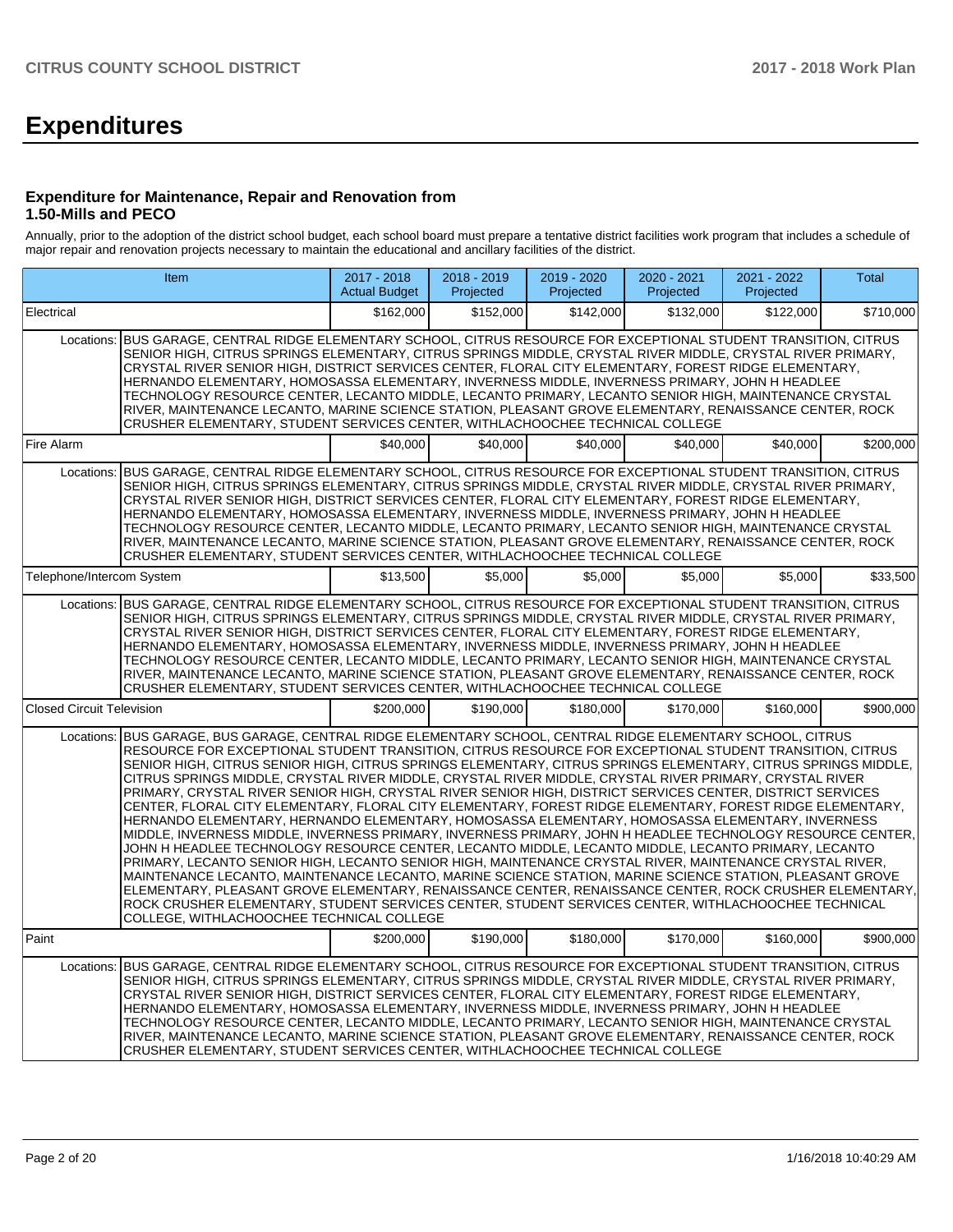| Maintenance/Repair |                                                                                                                                                                                                                                                                                                                                                                                                                                                                                                                                                                                                                                                                                                                                                             | \$820,321   | \$128,000   | \$128,000   | \$128,000   | \$128,000   | \$1,332,321 |
|--------------------|-------------------------------------------------------------------------------------------------------------------------------------------------------------------------------------------------------------------------------------------------------------------------------------------------------------------------------------------------------------------------------------------------------------------------------------------------------------------------------------------------------------------------------------------------------------------------------------------------------------------------------------------------------------------------------------------------------------------------------------------------------------|-------------|-------------|-------------|-------------|-------------|-------------|
| Locations:         | BUS GARAGE, CENTRAL RIDGE ELEMENTARY SCHOOL, CITRUS RESOURCE FOR EXCEPTIONAL STUDENT TRANSITION, CITRUS<br>SENIOR HIGH, CITRUS SPRINGS ELEMENTARY, CITRUS SPRINGS MIDDLE, CRYSTAL RIVER MIDDLE, CRYSTAL RIVER PRIMARY,<br>CRYSTAL RIVER SENIOR HIGH, DISTRICT SERVICES CENTER, FLORAL CITY ELEMENTARY, FOREST RIDGE ELEMENTARY,<br>HERNANDO ELEMENTARY, HOMOSASSA ELEMENTARY, INVERNESS MIDDLE, INVERNESS PRIMARY, JOHN H HEADLEE<br>TECHNOLOGY RESOURCE CENTER, LECANTO MIDDLE, LECANTO PRIMARY, LECANTO SENIOR HIGH, MAINTENANCE CRYSTAL<br>RIVER, MAINTENANCE LECANTO, MARINE SCIENCE STATION, PLEASANT GROVE ELEMENTARY, RENAISSANCE CENTER, ROCK<br>CRUSHER ELEMENTARY, STUDENT SERVICES CENTER, WITHLACHOOCHEE TECHNICAL COLLEGE                      |             |             |             |             |             |             |
| <b>HVAC</b>        |                                                                                                                                                                                                                                                                                                                                                                                                                                                                                                                                                                                                                                                                                                                                                             | \$450,000   | \$425,000   | \$400,000   | \$375,000   | \$350,000   | \$2,000,000 |
| Locations:         | BUS GARAGE, CENTRAL RIDGE ELEMENTARY SCHOOL, CITRUS RESOURCE FOR EXCEPTIONAL STUDENT TRANSITION, CITRUS<br>SENIOR HIGH, CITRUS SPRINGS ELEMENTARY, CITRUS SPRINGS MIDDLE, CRYSTAL RIVER MIDDLE, CRYSTAL RIVER PRIMARY,<br>CRYSTAL RIVER SENIOR HIGH, DISTRICT SERVICES CENTER, FLORAL CITY ELEMENTARY, FOREST RIDGE ELEMENTARY,<br>HERNANDO ELEMENTARY, HOMOSASSA ELEMENTARY, INVERNESS MIDDLE, INVERNESS PRIMARY, JOHN H HEADLEE<br>TECHNOLOGY RESOURCE CENTER, LECANTO MIDDLE, LECANTO PRIMARY, LECANTO SENIOR HIGH, MAINTENANCE CRYSTAL<br>RIVER, MAINTENANCE LECANTO, MARINE SCIENCE STATION, PLEASANT GROVE ELEMENTARY, RENAISSANCE CENTER, ROCK<br>CRUSHER ELEMENTARY, STUDENT SERVICES CENTER, WITHLACHOOCHEE TECHNICAL COLLEGE                      |             |             |             |             |             |             |
| Flooring           |                                                                                                                                                                                                                                                                                                                                                                                                                                                                                                                                                                                                                                                                                                                                                             | \$225,000   | \$210,000   | \$195,000   | \$180,000   | \$165,000   | \$975,000   |
| Locations:         | BUS GARAGE, CENTRAL RIDGE ELEMENTARY SCHOOL, CITRUS RESOURCE FOR EXCEPTIONAL STUDENT TRANSITION, CITRUS<br>SENIOR HIGH. CITRUS SPRINGS ELEMENTARY, CITRUS SPRINGS MIDDLE, CRYSTAL RIVER MIDDLE, CRYSTAL RIVER PRIMARY,<br>CRYSTAL RIVER SENIOR HIGH, DISTRICT SERVICES CENTER, FLORAL CITY ELEMENTARY, FOREST RIDGE ELEMENTARY,<br>HERNANDO ELEMENTARY. HOMOSASSA ELEMENTARY. INVERNESS MIDDLE. INVERNESS PRIMARY. JOHN H HEADLEE<br>TECHNOLOGY RESOURCE CENTER, LECANTO MIDDLE, LECANTO PRIMARY, LECANTO SENIOR HIGH, MAINTENANCE CRYSTAL<br>RIVER, MAINTENANCE LECANTO, MARINE SCIENCE STATION, PLEASANT GROVE ELEMENTARY, RENAISSANCE CENTER, ROCK<br>CRUSHER ELEMENTARY, STUDENT SERVICES CENTER, WITHLACHOOCHEE TECHNICAL COLLEGE                      |             |             |             |             |             |             |
| Roofing            |                                                                                                                                                                                                                                                                                                                                                                                                                                                                                                                                                                                                                                                                                                                                                             | \$145,000   | \$135,000   | \$125,000   | \$115,000   | \$105,000   | \$625,000   |
| Locations:         | BUS GARAGE, CENTRAL RIDGE ELEMENTARY SCHOOL, CITRUS RESOURCE FOR EXCEPTIONAL STUDENT TRANSITION, CITRUS<br>SENIOR HIGH. CITRUS SPRINGS ELEMENTARY. CITRUS SPRINGS MIDDLE, CRYSTAL RIVER MIDDLE, CRYSTAL RIVER PRIMARY.<br>CRYSTAL RIVER SENIOR HIGH, DISTRICT SERVICES CENTER, FLORAL CITY ELEMENTARY, FOREST RIDGE ELEMENTARY,<br>HERNANDO ELEMENTARY, HOMOSASSA ELEMENTARY, INVERNESS MIDDLE, INVERNESS PRIMARY, JOHN H HEADLEE<br>TECHNOLOGY RESOURCE CENTER, LECANTO MIDDLE, LECANTO PRIMARY, LECANTO SENIOR HIGH, MAINTENANCE CRYSTAL<br>RIVER, MAINTENANCE LECANTO, MARINE SCIENCE STATION, PLEASANT GROVE ELEMENTARY, RENAISSANCE CENTER, ROCK<br>CRUSHER ELEMENTARY, STUDENT SERVICES CENTER, WITHLACHOOCHEE TECHNICAL COLLEGE                      |             |             |             |             |             |             |
| Safety to Life     |                                                                                                                                                                                                                                                                                                                                                                                                                                                                                                                                                                                                                                                                                                                                                             | \$250,000   | \$240,000   | \$230,000   | \$220,000   | \$210,000   | \$1,150,000 |
| Locations:         | BUS GARAGE, CENTRAL RIDGE ELEMENTARY SCHOOL, CITRUS RESOURCE FOR EXCEPTIONAL STUDENT TRANSITION, CITRUS<br>SENIOR HIGH, CITRUS SPRINGS ELEMENTARY, CITRUS SPRINGS MIDDLE, CRYSTAL RIVER MIDDLE, CRYSTAL RIVER PRIMARY,<br>CRYSTAL RIVER SENIOR HIGH, DISTRICT SERVICES CENTER, FLORAL CITY ELEMENTARY, FOREST RIDGE ELEMENTARY,<br>HERNANDO ELEMENTARY, HOMOSASSA ELEMENTARY, INVERNESS MIDDLE, INVERNESS PRIMARY, JOHN H HEADLEE<br>TECHNOLOGY RESOURCE CENTER, LECANTO MIDDLE, LECANTO PRIMARY, LECANTO SENIOR HIGH, MAINTENANCE CRYSTAL<br>RIVER, MAINTENANCE LECANTO, MARINE SCIENCE STATION, PLEASANT GROVE ELEMENTARY, RENAISSANCE CENTER, ROCK<br>CRUSHER ELEMENTARY, STUDENT SERVICES CENTER, WITHLACHOOCHEE TECHNICAL COLLEGE                      |             |             |             |             |             |             |
| Fencing            |                                                                                                                                                                                                                                                                                                                                                                                                                                                                                                                                                                                                                                                                                                                                                             | \$10,000    | \$10,000    | \$10,000    | \$10,000    | \$10,000    | \$50,000    |
|                    | Locations:  BUS GARAGE, CENTRAL RIDGE ELEMENTARY SCHOOL, CITRUS RESOURCE FOR EXCEPTIONAL STUDENT TRANSITION, CITRUS<br>SENIOR HIGH, CITRUS SPRINGS ELEMENTARY, CITRUS SPRINGS MIDDLE, CRYSTAL RIVER MIDDLE, CRYSTAL RIVER PRIMARY,<br>CRYSTAL RIVER SENIOR HIGH, DISTRICT SERVICES CENTER, FLORAL CITY ELEMENTARY, FOREST RIDGE ELEMENTARY,<br>HERNANDO ELEMENTARY, HOMOSASSA ELEMENTARY, INVERNESS MIDDLE, INVERNESS PRIMARY, JOHN H HEADLEE<br>TECHNOLOGY RESOURCE CENTER, LECANTO MIDDLE, LECANTO PRIMARY, LECANTO SENIOR HIGH, MAINTENANCE CRYSTAL<br>RIVER, MAINTENANCE LECANTO, MARINE SCIENCE STATION, PLEASANT GROVE ELEMENTARY, RENAISSANCE CENTER, ROCK<br>CRUSHER ELEMENTARY, STUDENT SERVICES CENTER, WITHLACHOOCHEE TECHNICAL COLLEGE          |             |             |             |             |             |             |
| Parking            |                                                                                                                                                                                                                                                                                                                                                                                                                                                                                                                                                                                                                                                                                                                                                             | \$200,000   | \$190,000   | \$180,000   | \$170,000   | \$160,000   | \$900,000   |
| Locations:         | BUS GARAGE, CENTRAL RIDGE ELEMENTARY SCHOOL, CITRUS RESOURCE FOR EXCEPTIONAL STUDENT TRANSITION, CITRUS<br>SENIOR HIGH, CITRUS SPRINGS ELEMENTARY, CITRUS SPRINGS MIDDLE, CRYSTAL RIVER MIDDLE, CRYSTAL RIVER PRIMARY,<br>CRYSTAL RIVER SENIOR HIGH, DISTRICT SERVICES CENTER, FLORAL CITY ELEMENTARY, FOREST RIDGE ELEMENTARY,<br>HERNANDO ELEMENTARY, HOMOSASSA ELEMENTARY, INVERNESS MIDDLE, INVERNESS PRIMARY, JOHN H HEADLEE<br>TECHNOLOGY RESOURCE CENTER, LECANTO MIDDLE, LECANTO PRIMARY, LECANTO SENIOR HIGH, MAINTENANCE CRYSTAL<br>RIVER, MAINTENANCE LECANTO, MARINE SCIENCE STATION, PLEASANT GROVE ELEMENTARY, RENAISSANCE CENTER, ROCK<br>CRUSHER ELEMENTARY, STUDENT SERVICES CENTER, WITHLACHOOCHEE TECHNICAL COLLEGE<br><b>Sub Total:</b> | \$2,715,821 | \$1,915,000 | \$1,815,000 | \$1,715,000 | \$1,615,000 | \$9,775,821 |
|                    |                                                                                                                                                                                                                                                                                                                                                                                                                                                                                                                                                                                                                                                                                                                                                             |             |             |             |             |             |             |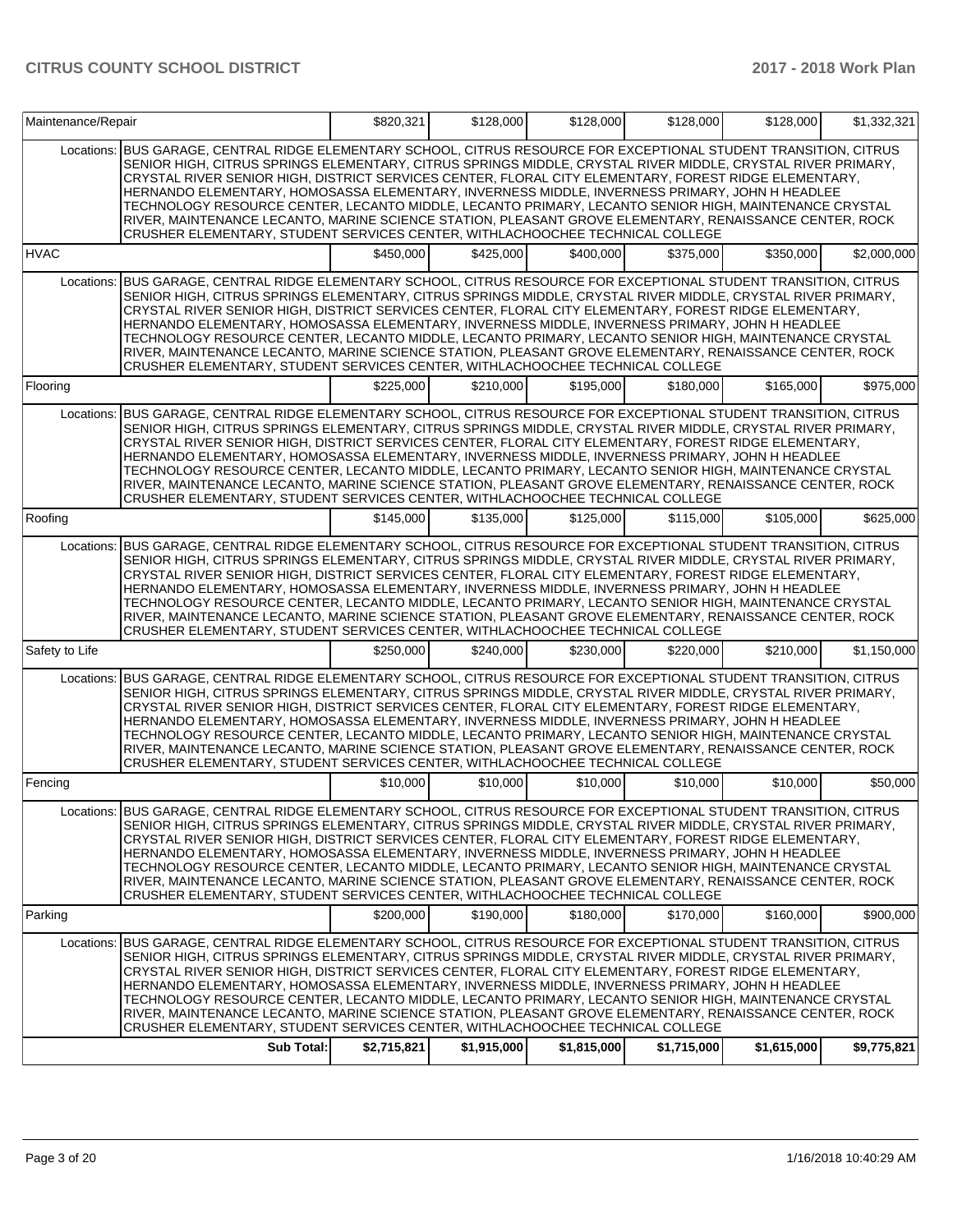| PECO Maintenance Expenditures | \$342.321   | \$342.321   | \$342.321   | \$342,321   | \$342.321   | l,605<br><b>CA 74</b><br>، ۱۰۵ |
|-------------------------------|-------------|-------------|-------------|-------------|-------------|--------------------------------|
| 1.50 Mill Sub Total:          | \$3,763,500 | \$2.962.679 | \$2,862,679 | \$2.762.679 | \$2.662.679 | \$15,014,216                   |

|                                   | Other Items                                                                                                                                                                                                                                                                                                                                                                                                                                                                                                                                                                                                                                                                                                                                      | 2017 - 2018<br><b>Actual Budget</b> | 2018 - 2019<br>Projected | 2019 - 2020<br>Projected      | 2020 - 2021<br>Projected | 2021 - 2022<br>Projected | Total     |
|-----------------------------------|--------------------------------------------------------------------------------------------------------------------------------------------------------------------------------------------------------------------------------------------------------------------------------------------------------------------------------------------------------------------------------------------------------------------------------------------------------------------------------------------------------------------------------------------------------------------------------------------------------------------------------------------------------------------------------------------------------------------------------------------------|-------------------------------------|--------------------------|-------------------------------|--------------------------|--------------------------|-----------|
| Gym Maintenance                   |                                                                                                                                                                                                                                                                                                                                                                                                                                                                                                                                                                                                                                                                                                                                                  | \$30,000                            | \$30,000                 | \$30,000                      | \$30,000                 | \$30,000                 | \$150,000 |
|                                   | Locations CITRUS SENIOR HIGH, CITRUS SPRINGS MIDDLE, CRYSTAL RIVER MIDDLE, CRYSTAL RIVER SENIOR HIGH, INVERNESS MIDDLE,<br>LECANTO MIDDLE, LECANTO SENIOR HIGH                                                                                                                                                                                                                                                                                                                                                                                                                                                                                                                                                                                   |                                     |                          |                               |                          |                          |           |
| Doors and Windows                 |                                                                                                                                                                                                                                                                                                                                                                                                                                                                                                                                                                                                                                                                                                                                                  | \$75,000                            | \$75,000                 | \$75,000                      | \$75,000                 | \$75,000                 | \$375,000 |
|                                   | Locations BUS GARAGE, CENTRAL RIDGE ELEMENTARY SCHOOL, CITRUS RESOURCE FOR EXCEPTIONAL STUDENT TRANSITION, CITRUS<br>SENIOR HIGH, CITRUS SPRINGS ELEMENTARY, CITRUS SPRINGS MIDDLE, CRYSTAL RIVER MIDDLE, CRYSTAL RIVER PRIMARY,<br>CRYSTAL RIVER SENIOR HIGH, DISTRICT SERVICES CENTER, FLORAL CITY ELEMENTARY, FOREST RIDGE ELEMENTARY,<br>HERNANDO ELEMENTARY, HOMOSASSA ELEMENTARY, INVERNESS MIDDLE, INVERNESS PRIMARY, JOHN H HEADLEE<br>TECHNOLOGY RESOURCE CENTER, LECANTO MIDDLE, LECANTO PRIMARY, LECANTO SENIOR HIGH, MAINTENANCE CRYSTAL<br>RIVER, MAINTENANCE LECANTO, MARINE SCIENCE STATION, PLEASANT GROVE ELEMENTARY, RENAISSANCE CENTER, ROCK<br>CRUSHER ELEMENTARY, STUDENT SERVICES CENTER, WITHLACHOOCHEE TECHNICAL COLLEGE |                                     |                          |                               |                          |                          |           |
| Sports field lighting             |                                                                                                                                                                                                                                                                                                                                                                                                                                                                                                                                                                                                                                                                                                                                                  | \$20,000                            | \$20,000                 | \$20,000                      | \$20,000                 | \$20,000                 | \$100,000 |
|                                   | Locations CITRUS SENIOR HIGH, CITRUS SPRINGS MIDDLE, CRYSTAL RIVER MIDDLE, CRYSTAL RIVER SENIOR HIGH, INVERNESS MIDDLE,<br>LECANTO MIDDLE, LECANTO SENIOR HIGH                                                                                                                                                                                                                                                                                                                                                                                                                                                                                                                                                                                   |                                     |                          |                               |                          |                          |           |
| Cabinets                          |                                                                                                                                                                                                                                                                                                                                                                                                                                                                                                                                                                                                                                                                                                                                                  | \$30,000                            | \$30,000                 | \$30,000                      | \$30,000                 | \$30,000                 | \$150,000 |
| Locations                         | BUS GARAGE, CENTRAL RIDGE ELEMENTARY SCHOOL, CITRUS RESOURCE FOR EXCEPTIONAL STUDENT TRANSITION, CITRUS<br>SENIOR HIGH, CITRUS SPRINGS ELEMENTARY, CITRUS SPRINGS MIDDLE, CRYSTAL RIVER MIDDLE, CRYSTAL RIVER PRIMARY,<br>CRYSTAL RIVER SENIOR HIGH, DISTRICT SERVICES CENTER, FLORAL CITY ELEMENTARY, FOREST RIDGE ELEMENTARY,<br>HERNANDO ELEMENTARY, HOMOSASSA ELEMENTARY, INVERNESS MIDDLE, INVERNESS PRIMARY, JOHN H HEADLEE<br>TECHNOLOGY RESOURCE CENTER, LECANTO MIDDLE, LECANTO PRIMARY, LECANTO SENIOR HIGH, MAINTENANCE CRYSTAL<br>RIVER, MAINTENANCE LECANTO, MARINE SCIENCE STATION, PLEASANT GROVE ELEMENTARY, RENAISSANCE CENTER, ROCK<br>CRUSHER ELEMENTARY, STUDENT SERVICES CENTER, WITHLACHOOCHEE TECHNICAL COLLEGE           |                                     |                          |                               |                          |                          |           |
| Concrete                          |                                                                                                                                                                                                                                                                                                                                                                                                                                                                                                                                                                                                                                                                                                                                                  | \$75,000                            | \$75,000                 | \$75,000                      | \$75,000                 | \$75,000                 | \$375,000 |
|                                   | Locations BUS GARAGE, CENTRAL RIDGE ELEMENTARY SCHOOL, CITRUS RESOURCE FOR EXCEPTIONAL STUDENT TRANSITION, CITRUS<br>SENIOR HIGH, CITRUS SPRINGS ELEMENTARY, CITRUS SPRINGS MIDDLE, CRYSTAL RIVER MIDDLE, CRYSTAL RIVER PRIMARY,<br>CRYSTAL RIVER SENIOR HIGH, DISTRICT SERVICES CENTER, FLORAL CITY ELEMENTARY, FOREST RIDGE ELEMENTARY,<br>HERNANDO ELEMENTARY, HOMOSASSA ELEMENTARY, INVERNESS MIDDLE, INVERNESS PRIMARY, JOHN H HEADLEE<br>TECHNOLOGY RESOURCE CENTER, LECANTO MIDDLE, LECANTO PRIMARY, LECANTO SENIOR HIGH, MAINTENANCE CRYSTAL<br>RIVER, MAINTENANCE LECANTO, MARINE SCIENCE STATION, PLEASANT GROVE ELEMENTARY, RENAISSANCE CENTER, ROCK<br>CRUSHER ELEMENTARY, STUDENT SERVICES CENTER, WITHLACHOOCHEE TECHNICAL COLLEGE |                                     |                          |                               |                          |                          |           |
| <b>Energy Manangement</b>         |                                                                                                                                                                                                                                                                                                                                                                                                                                                                                                                                                                                                                                                                                                                                                  | \$25,000                            | \$25,000                 | \$25,000                      | \$25,000                 | \$25,000                 | \$125,000 |
|                                   | Locations BUS GARAGE, CENTRAL RIDGE ELEMENTARY SCHOOL, CITRUS RESOURCE FOR EXCEPTIONAL STUDENT TRANSITION, CITRUS<br>SENIOR HIGH, CITRUS SPRINGS ELEMENTARY, CITRUS SPRINGS MIDDLE, CRYSTAL RIVER MIDDLE, CRYSTAL RIVER PRIMARY,<br>CRYSTAL RIVER SENIOR HIGH. DISTRICT SERVICES CENTER. FLORAL CITY ELEMENTARY. FOREST RIDGE ELEMENTARY.<br>HERNANDO ELEMENTARY, HOMOSASSA ELEMENTARY, INVERNESS MIDDLE, INVERNESS PRIMARY, JOHN H HEADLEE<br>TECHNOLOGY RESOURCE CENTER, LECANTO MIDDLE, LECANTO PRIMARY, LECANTO SENIOR HIGH, MAINTENANCE CRYSTAL<br>RIVER, MAINTENANCE LECANTO, MARINE SCIENCE STATION, PLEASANT GROVE ELEMENTARY, RENAISSANCE CENTER, ROCK<br>CRUSHER ELEMENTARY, STUDENT SERVICES CENTER, WITHLACHOOCHEE TECHNICAL COLLEGE |                                     |                          |                               |                          |                          |           |
| Site Security (locks & equipment) |                                                                                                                                                                                                                                                                                                                                                                                                                                                                                                                                                                                                                                                                                                                                                  |                                     |                          | $$75,000$ $$75,000$ $$75,000$ | \$75,000                 | \$75,000                 | \$375,000 |
|                                   | Locations BUS GARAGE, CENTRAL RIDGE ELEMENTARY SCHOOL, CITRUS RESOURCE FOR EXCEPTIONAL STUDENT TRANSITION, CITRUS<br>SENIOR HIGH, CITRUS SPRINGS ELEMENTARY, CITRUS SPRINGS MIDDLE, CRYSTAL RIVER MIDDLE, CRYSTAL RIVER PRIMARY,<br>CRYSTAL RIVER SENIOR HIGH, DISTRICT SERVICES CENTER, FLORAL CITY ELEMENTARY, FOREST RIDGE ELEMENTARY,<br>HERNANDO ELEMENTARY, HOMOSASSA ELEMENTARY, INVERNESS MIDDLE, INVERNESS PRIMARY, JOHN H HEADLEE<br>TECHNOLOGY RESOURCE CENTER, LECANTO MIDDLE, LECANTO PRIMARY, LECANTO SENIOR HIGH, MAINTENANCE CRYSTAL<br>RIVER, MAINTENANCE LECANTO, MARINE SCIENCE STATION, PLEASANT GROVE ELEMENTARY, RENAISSANCE CENTER, ROCK<br>CRUSHER ELEMENTARY, STUDENT SERVICES CENTER, WITHLACHOOCHEE TECHNICAL COLLEGE |                                     |                          |                               |                          |                          |           |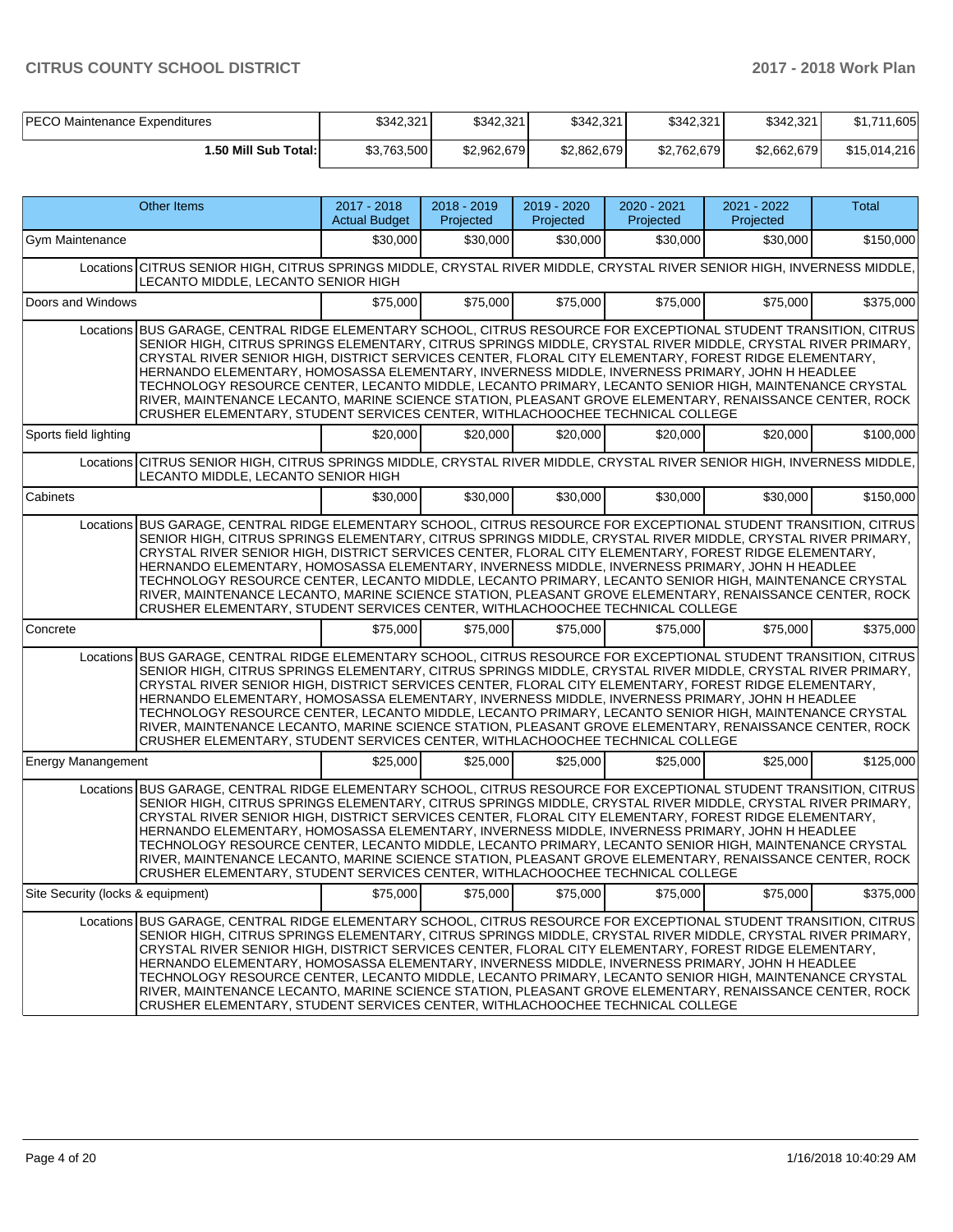| Maintenance Equipment           |                                                                                                                                                                                                                                                                                                                                                                                                                                                                                                                                                                                                                                                                                                                                                  | \$205,000 | \$205.000 | \$205,000 | \$205,000 | \$205,000 | \$1,025,000 |
|---------------------------------|--------------------------------------------------------------------------------------------------------------------------------------------------------------------------------------------------------------------------------------------------------------------------------------------------------------------------------------------------------------------------------------------------------------------------------------------------------------------------------------------------------------------------------------------------------------------------------------------------------------------------------------------------------------------------------------------------------------------------------------------------|-----------|-----------|-----------|-----------|-----------|-------------|
|                                 | Locations BUS GARAGE, CENTRAL RIDGE ELEMENTARY SCHOOL, CITRUS RESOURCE FOR EXCEPTIONAL STUDENT TRANSITION, CITRUS<br>SENIOR HIGH, CITRUS SPRINGS ELEMENTARY, CITRUS SPRINGS MIDDLE, CRYSTAL RIVER MIDDLE, CRYSTAL RIVER PRIMARY,<br>CRYSTAL RIVER SENIOR HIGH, DISTRICT SERVICES CENTER, FLORAL CITY ELEMENTARY, FOREST RIDGE ELEMENTARY,<br>HERNANDO ELEMENTARY, HOMOSASSA ELEMENTARY, INVERNESS MIDDLE, INVERNESS PRIMARY, JOHN H HEADLEE<br>TECHNOLOGY RESOURCE CENTER, LECANTO MIDDLE, LECANTO PRIMARY, LECANTO SENIOR HIGH, MAINTENANCE CRYSTAL<br>RIVER, MAINTENANCE LECANTO, MARINE SCIENCE STATION, PLEASANT GROVE ELEMENTARY, RENAISSANCE CENTER, ROCK<br>CRUSHER ELEMENTARY, STUDENT SERVICES CENTER, WITHLACHOOCHEE TECHNICAL COLLEGE |           |           |           |           |           |             |
| <b>Environmental Regulation</b> |                                                                                                                                                                                                                                                                                                                                                                                                                                                                                                                                                                                                                                                                                                                                                  | \$80,000  | \$80,000  | \$80,000  | \$80,000  | \$80,000  | \$400,000   |
|                                 | Locations BUS GARAGE, CENTRAL RIDGE ELEMENTARY SCHOOL, CITRUS RESOURCE FOR EXCEPTIONAL STUDENT TRANSITION, CITRUS<br>SENIOR HIGH, CITRUS SPRINGS ELEMENTARY, CITRUS SPRINGS MIDDLE, CRYSTAL RIVER MIDDLE, CRYSTAL RIVER PRIMARY,<br>CRYSTAL RIVER SENIOR HIGH, DISTRICT SERVICES CENTER, FLORAL CITY ELEMENTARY, FOREST RIDGE ELEMENTARY,<br>HERNANDO ELEMENTARY, HOMOSASSA ELEMENTARY, INVERNESS MIDDLE, INVERNESS PRIMARY, JOHN H HEADLEE<br>TECHNOLOGY RESOURCE CENTER, LECANTO MIDDLE, LECANTO PRIMARY, LECANTO SENIOR HIGH, MAINTENANCE CRYSTAL<br>RIVER, MAINTENANCE LECANTO, MARINE SCIENCE STATION, PLEASANT GROVE ELEMENTARY, RENAISSANCE CENTER, ROCK<br>CRUSHER ELEMENTARY, STUDENT SERVICES CENTER, WITHLACHOOCHEE TECHNICAL COLLEGE |           |           |           |           |           |             |
| Plumbing                        |                                                                                                                                                                                                                                                                                                                                                                                                                                                                                                                                                                                                                                                                                                                                                  | \$135,000 | \$135,000 | \$135,000 | \$135,000 | \$135,000 | \$675,000   |
|                                 | Locations BUS GARAGE, CENTRAL RIDGE ELEMENTARY SCHOOL, CITRUS RESOURCE FOR EXCEPTIONAL STUDENT TRANSITION, CITRUS<br>SENIOR HIGH, CITRUS SPRINGS ELEMENTARY, CITRUS SPRINGS MIDDLE, CRYSTAL RIVER MIDDLE, CRYSTAL RIVER PRIMARY,<br>CRYSTAL RIVER SENIOR HIGH, DISTRICT SERVICES CENTER, FLORAL CITY ELEMENTARY, FOREST RIDGE ELEMENTARY,<br>HERNANDO ELEMENTARY, HOMOSASSA ELEMENTARY, INVERNESS MIDDLE, INVERNESS PRIMARY, JOHN H HEADLEE<br>TECHNOLOGY RESOURCE CENTER, LECANTO MIDDLE, LECANTO PRIMARY, LECANTO SENIOR HIGH, MAINTENANCE CRYSTAL<br>RIVER, MAINTENANCE LECANTO, MARINE SCIENCE STATION, PLEASANT GROVE ELEMENTARY, RENAISSANCE CENTER, ROCK<br>CRUSHER ELEMENTARY, STUDENT SERVICES CENTER, WITHLACHOOCHEE TECHNICAL COLLEGE |           |           |           |           |           |             |
|                                 | HVAC Preventive maintenance program                                                                                                                                                                                                                                                                                                                                                                                                                                                                                                                                                                                                                                                                                                              | \$110,000 | \$110,000 | \$110,000 | \$110,000 | \$110,000 | \$550,000   |
|                                 | Locations BUS GARAGE, CENTRAL RIDGE ELEMENTARY SCHOOL, CITRUS RESOURCE FOR EXCEPTIONAL STUDENT TRANSITION, CITRUS<br>SENIOR HIGH, CITRUS SPRINGS ELEMENTARY, CITRUS SPRINGS MIDDLE, CRYSTAL RIVER MIDDLE, CRYSTAL RIVER PRIMARY,<br>CRYSTAL RIVER SENIOR HIGH, DISTRICT SERVICES CENTER, FLORAL CITY ELEMENTARY, FOREST RIDGE ELEMENTARY,<br>HERNANDO ELEMENTARY, HOMOSASSA ELEMENTARY, INVERNESS MIDDLE, INVERNESS PRIMARY, JOHN H HEADLEE<br>TECHNOLOGY RESOURCE CENTER, LECANTO MIDDLE, LECANTO PRIMARY, LECANTO SENIOR HIGH, MAINTENANCE CRYSTAL<br>RIVER, MAINTENANCE LECANTO, MARINE SCIENCE STATION, PLEASANT GROVE ELEMENTARY, RENAISSANCE CENTER, ROCK<br>CRUSHER ELEMENTARY, STUDENT SERVICES CENTER, WITHLACHOOCHEE TECHNICAL COLLEGE |           |           |           |           |           |             |
| <b>Carpet Cleaning</b>          |                                                                                                                                                                                                                                                                                                                                                                                                                                                                                                                                                                                                                                                                                                                                                  | \$35,000  | \$35,000  | \$35,000  | \$35,000  | \$35,000  | \$175,000   |
|                                 | Locations BUS GARAGE, CENTRAL RIDGE ELEMENTARY SCHOOL, CITRUS RESOURCE FOR EXCEPTIONAL STUDENT TRANSITION, CITRUS<br>SENIOR HIGH, CITRUS SPRINGS ELEMENTARY, CITRUS SPRINGS MIDDLE, CRYSTAL RIVER MIDDLE, CRYSTAL RIVER PRIMARY,<br>CRYSTAL RIVER SENIOR HIGH, DISTRICT SERVICES CENTER, FLORAL CITY ELEMENTARY, FOREST RIDGE ELEMENTARY,<br>HERNANDO ELEMENTARY, HOMOSASSA ELEMENTARY, INVERNESS MIDDLE, INVERNESS PRIMARY, JOHN H HEADLEE<br>TECHNOLOGY RESOURCE CENTER, LECANTO MIDDLE, LECANTO PRIMARY, LECANTO SENIOR HIGH, MAINTENANCE CRYSTAL<br>RIVER, MAINTENANCE LECANTO, MARINE SCIENCE STATION, PLEASANT GROVE ELEMENTARY, RENAISSANCE CENTER, ROCK<br>CRUSHER ELEMENTARY, STUDENT SERVICES CENTER, WITHLACHOOCHEE TECHNICAL COLLEGE |           |           |           |           |           |             |
| Ceilings and Acoustical         |                                                                                                                                                                                                                                                                                                                                                                                                                                                                                                                                                                                                                                                                                                                                                  | \$10,000  | \$10,000  | \$10,000  | \$10,000  | \$10,000  | \$50,000    |
|                                 | Locations BUS GARAGE, CENTRAL RIDGE ELEMENTARY SCHOOL, CITRUS RESOURCE FOR EXCEPTIONAL STUDENT TRANSITION, CITRUS<br>SENIOR HIGH, CITRUS SPRINGS ELEMENTARY, CITRUS SPRINGS MIDDLE, CRYSTAL RIVER MIDDLE, CRYSTAL RIVER PRIMARY,<br>CRYSTAL RIVER SENIOR HIGH, DISTRICT SERVICES CENTER, FLORAL CITY ELEMENTARY, FOREST RIDGE ELEMENTARY,<br>HERNANDO ELEMENTARY. HOMOSASSA ELEMENTARY. INVERNESS MIDDLE. INVERNESS PRIMARY. JOHN H HEADLEE<br>TECHNOLOGY RESOURCE CENTER, LECANTO MIDDLE, LECANTO PRIMARY, LECANTO SENIOR HIGH, MAINTENANCE CRYSTAL<br>RIVER, MAINTENANCE LECANTO, MARINE SCIENCE STATION, PLEASANT GROVE ELEMENTARY, RENAISSANCE CENTER, ROCK<br>CRUSHER ELEMENTARY, STUDENT SERVICES CENTER, WITHLACHOOCHEE TECHNICAL COLLEGE |           |           |           |           |           |             |
| <b>Athletics Related</b>        |                                                                                                                                                                                                                                                                                                                                                                                                                                                                                                                                                                                                                                                                                                                                                  | \$50,000  | \$50,000  | \$50,000  | \$50,000  | \$50,000  | \$250,000   |
| Signage                         | Locations BUS GARAGE, CENTRAL RIDGE ELEMENTARY SCHOOL, CITRUS RESOURCE FOR EXCEPTIONAL STUDENT TRANSITION, CITRUS<br>SENIOR HIGH, CITRUS SPRINGS ELEMENTARY, CITRUS SPRINGS MIDDLE, CRYSTAL RIVER MIDDLE, CRYSTAL RIVER PRIMARY,<br>CRYSTAL RIVER SENIOR HIGH, DISTRICT SERVICES CENTER, FLORAL CITY ELEMENTARY, FOREST RIDGE ELEMENTARY,<br>HERNANDO ELEMENTARY, HOMOSASSA ELEMENTARY, INVERNESS MIDDLE, INVERNESS PRIMARY, JOHN H HEADLEE<br>TECHNOLOGY RESOURCE CENTER, LECANTO MIDDLE, LECANTO PRIMARY, LECANTO SENIOR HIGH, MAINTENANCE CRYSTAL<br>RIVER, MAINTENANCE LECANTO, MARINE SCIENCE STATION, PLEASANT GROVE ELEMENTARY, RENAISSANCE CENTER, ROCK<br>CRUSHER ELEMENTARY, STUDENT SERVICES CENTER, WITHLACHOOCHEE TECHNICAL COLLEGE | \$10,000  | \$10,000  | \$10,000  | \$10,000  | \$10,000  | \$50,000    |
|                                 |                                                                                                                                                                                                                                                                                                                                                                                                                                                                                                                                                                                                                                                                                                                                                  |           |           |           |           |           |             |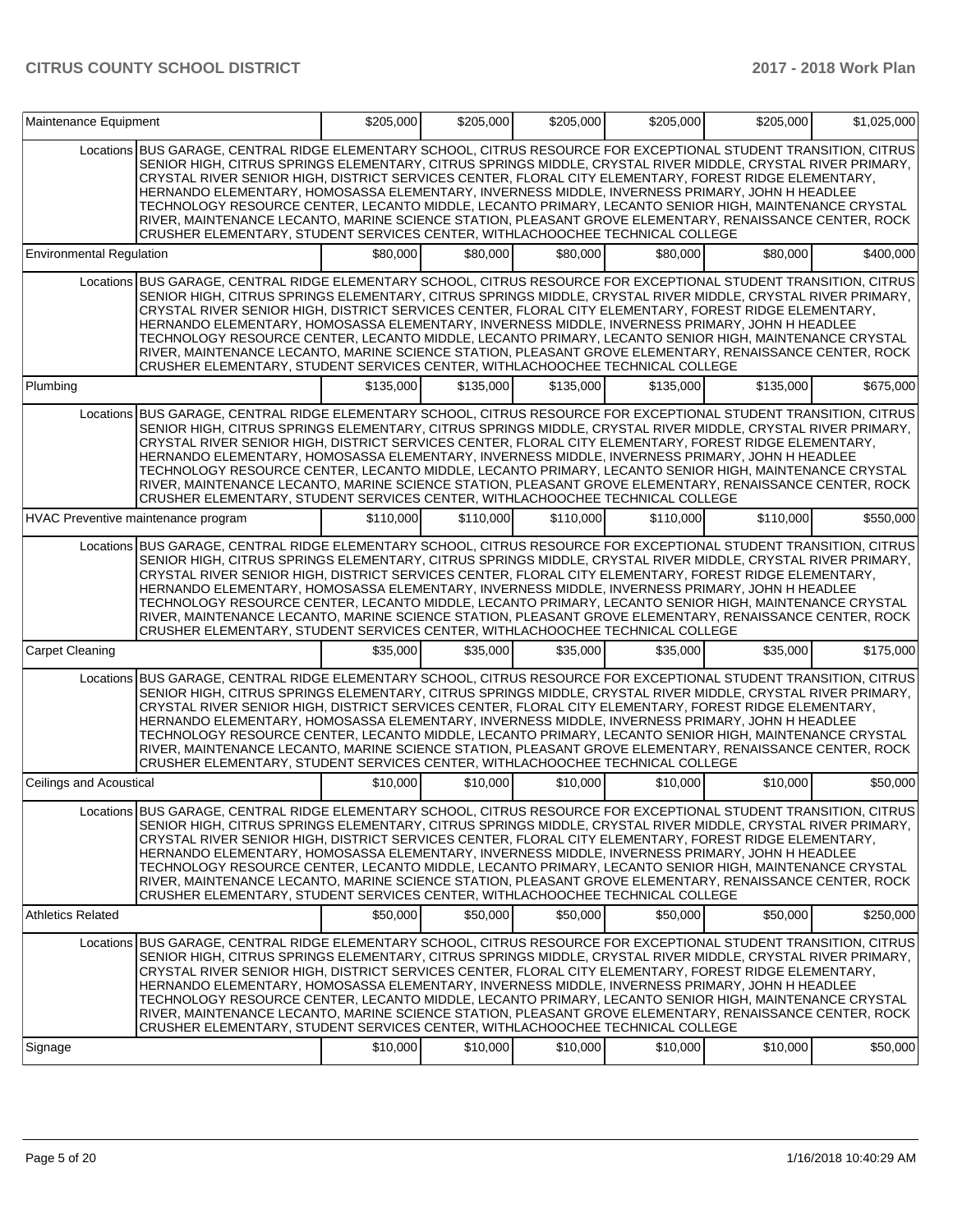|                          | Locations BUS GARAGE, CENTRAL RIDGE ELEMENTARY SCHOOL, CITRUS RESOURCE FOR EXCEPTIONAL STUDENT TRANSITION, CITRUS<br>SENIOR HIGH, CITRUS SPRINGS ELEMENTARY, CITRUS SPRINGS MIDDLE, CRYSTAL RIVER MIDDLE, CRYSTAL RIVER PRIMARY,<br>CRYSTAL RIVER SENIOR HIGH, DISTRICT SERVICES CENTER, FLORAL CITY ELEMENTARY, FOREST RIDGE ELEMENTARY,<br>HERNANDO ELEMENTARY, HOMOSASSA ELEMENTARY, INVERNESS MIDDLE, INVERNESS PRIMARY, JOHN H HEADLEE<br>TECHNOLOGY RESOURCE CENTER, LECANTO MIDDLE, LECANTO PRIMARY, LECANTO SENIOR HIGH, MAINTENANCE CRYSTAL<br>RIVER, MAINTENANCE LECANTO, MARINE SCIENCE STATION, PLEASANT GROVE ELEMENTARY, RENAISSANCE CENTER, ROCK<br>CRUSHER ELEMENTARY, STUDENT SERVICES CENTER, WITHLACHOOCHEE TECHNICAL COLLEGE |             |             |             |             |             |              |
|--------------------------|--------------------------------------------------------------------------------------------------------------------------------------------------------------------------------------------------------------------------------------------------------------------------------------------------------------------------------------------------------------------------------------------------------------------------------------------------------------------------------------------------------------------------------------------------------------------------------------------------------------------------------------------------------------------------------------------------------------------------------------------------|-------------|-------------|-------------|-------------|-------------|--------------|
| Playgrounds              |                                                                                                                                                                                                                                                                                                                                                                                                                                                                                                                                                                                                                                                                                                                                                  | \$125,000   | \$125,000   | \$125,000   | \$125,000   | \$125,000   | \$625,000    |
|                          | Locations BUS GARAGE, CENTRAL RIDGE ELEMENTARY SCHOOL, CITRUS RESOURCE FOR EXCEPTIONAL STUDENT TRANSITION, CITRUS<br>SENIOR HIGH, CITRUS SPRINGS ELEMENTARY, CITRUS SPRINGS MIDDLE, CRYSTAL RIVER MIDDLE, CRYSTAL RIVER PRIMARY,<br>CRYSTAL RIVER SENIOR HIGH, DISTRICT SERVICES CENTER, FLORAL CITY ELEMENTARY, FOREST RIDGE ELEMENTARY,<br>HERNANDO ELEMENTARY, HOMOSASSA ELEMENTARY, INVERNESS MIDDLE, INVERNESS PRIMARY, JOHN H HEADLEE<br>TECHNOLOGY RESOURCE CENTER, LECANTO MIDDLE, LECANTO PRIMARY, LECANTO SENIOR HIGH, MAINTENANCE CRYSTAL<br>RIVER, MAINTENANCE LECANTO, MARINE SCIENCE STATION, PLEASANT GROVE ELEMENTARY, RENAISSANCE CENTER, ROCK<br>CRUSHER ELEMENTARY, STUDENT SERVICES CENTER, WITHLACHOOCHEE TECHNICAL COLLEGE |             |             |             |             |             |              |
| Remodeling / Renovations |                                                                                                                                                                                                                                                                                                                                                                                                                                                                                                                                                                                                                                                                                                                                                  | \$300,000   | \$300,000   | \$300,000   | \$300,000   | \$300,000   | \$1,500,000  |
|                          | Locations BUS GARAGE, CENTRAL RIDGE ELEMENTARY SCHOOL, CITRUS RESOURCE FOR EXCEPTIONAL STUDENT TRANSITION, CITRUS<br>SENIOR HIGH, CITRUS SPRINGS ELEMENTARY, CITRUS SPRINGS MIDDLE, CRYSTAL RIVER MIDDLE, CRYSTAL RIVER PRIMARY,<br>CRYSTAL RIVER SENIOR HIGH, DISTRICT SERVICES CENTER, FLORAL CITY ELEMENTARY, FOREST RIDGE ELEMENTARY,<br>HERNANDO ELEMENTARY, HOMOSASSA ELEMENTARY, INVERNESS MIDDLE, INVERNESS PRIMARY, JOHN H HEADLEE<br>TECHNOLOGY RESOURCE CENTER, LECANTO MIDDLE, LECANTO PRIMARY, LECANTO SENIOR HIGH, MAINTENANCE CRYSTAL<br>RIVER, MAINTENANCE LECANTO, MARINE SCIENCE STATION, PLEASANT GROVE ELEMENTARY, RENAISSANCE CENTER, ROCK<br>CRUSHER ELEMENTARY, STUDENT SERVICES CENTER, WITHLACHOOCHEE TECHNICAL COLLEGE |             |             |             |             |             |              |
|                          | Total:I                                                                                                                                                                                                                                                                                                                                                                                                                                                                                                                                                                                                                                                                                                                                          | \$4,105,821 | \$3,305,000 | \$3,205,000 | \$3,105,000 | \$3,005,000 | \$16,725,821 |

### **Local 1.50 Mill Expenditure For Maintenance, Repair and Renovation**

Anticipated expenditures expected from local funding sources over the years covered by the current work plan.

| Item                                                         | 2017 - 2018<br><b>Actual Budget</b> | 2018 - 2019<br>Projected | 2019 - 2020<br>Projected | 2020 - 2021<br>Projected | 2021 - 2022<br>Projected | <b>Total</b> |
|--------------------------------------------------------------|-------------------------------------|--------------------------|--------------------------|--------------------------|--------------------------|--------------|
| Remaining Maint and Repair from 1.5 Mills                    | \$3,763,500                         | \$2,962,679              | \$2,862,679              | \$2,762,679              | \$2,662,679              | \$15,014,216 |
| Maintenance/Repair Salaries                                  | \$2,585,000                         | \$2,585,000              | \$2,585,000              | \$2,585,000              | \$2,585,000              | \$12,925,000 |
| <b>School Bus Purchases</b>                                  | \$2,227,968                         | \$1,170,000              | \$1,287,000              | \$1,170,000              | \$1,287,000              | \$7,141,968  |
| <b>Other Vehicle Purchases</b>                               | \$0                                 | \$0                      | \$0                      | \$0                      | \$0                      | \$0          |
| Capital Outlay Equipment                                     | \$185,000                           | \$185,000                | \$185,000                | \$185,000                | \$185,000                | \$925,000    |
| Rent/Lease Payments                                          | \$150,000                           | \$150,000                | \$150,000                | \$150,000                | \$150,000                | \$750,000    |
| <b>COP Debt Service</b>                                      | \$0                                 | \$0                      | \$0                      | \$0                      | \$0                      | \$0          |
| Rent/Lease Relocatables                                      | \$16,380                            | \$16,500                 | \$16,500                 | \$16,500                 | \$16,500                 | \$82,380     |
| <b>Environmental Problems</b>                                | \$222,500                           | \$249,120                | \$240,120                | \$249,120                | \$217,520                | \$1,178,380  |
| s.1011.14 Debt Service                                       | \$500                               | \$500                    | \$500                    | \$500                    | \$500                    | \$2,500      |
| <b>Special Facilities Construction Account</b>               | \$0                                 | \$0                      | \$0                      | \$0                      | \$0                      | \$0          |
| Premiums for Property Casualty Insurance - 1011.71<br>(4a,b) | \$1,505,752                         | \$1,500,000              | \$1,500,000              | \$1,500,000              | \$1,500,000              | \$7,505,752  |
| <b>Qualified School Construction Bonds (QSCB)</b>            | \$2,746,209                         | \$2,624,829              | \$2,624,829              | \$2,624,829              | \$2,624,829              | \$13,245,525 |
| Qualified Zone Academy Bonds (QZAB)                          | \$0                                 | \$0                      | \$0                      | \$0                      | \$0                      | \$0          |
| Technology Related Maintenance (and equipment)               | \$2,030,115                         | \$2,545,364              | \$2,477,544              | \$2,030,702              | \$990,416                | \$10,074,141 |
| <b>Enterprise Software</b>                                   | \$460,000                           | \$460,000                | \$460,000                | \$460,000                | \$460,000                | \$2,300,000  |
| <b>Local Expenditure Totals:</b>                             | \$15,892,924                        | \$14,448,992             | \$14,389,172             | \$13,734,330             | \$12,679,444             | \$71,144,862 |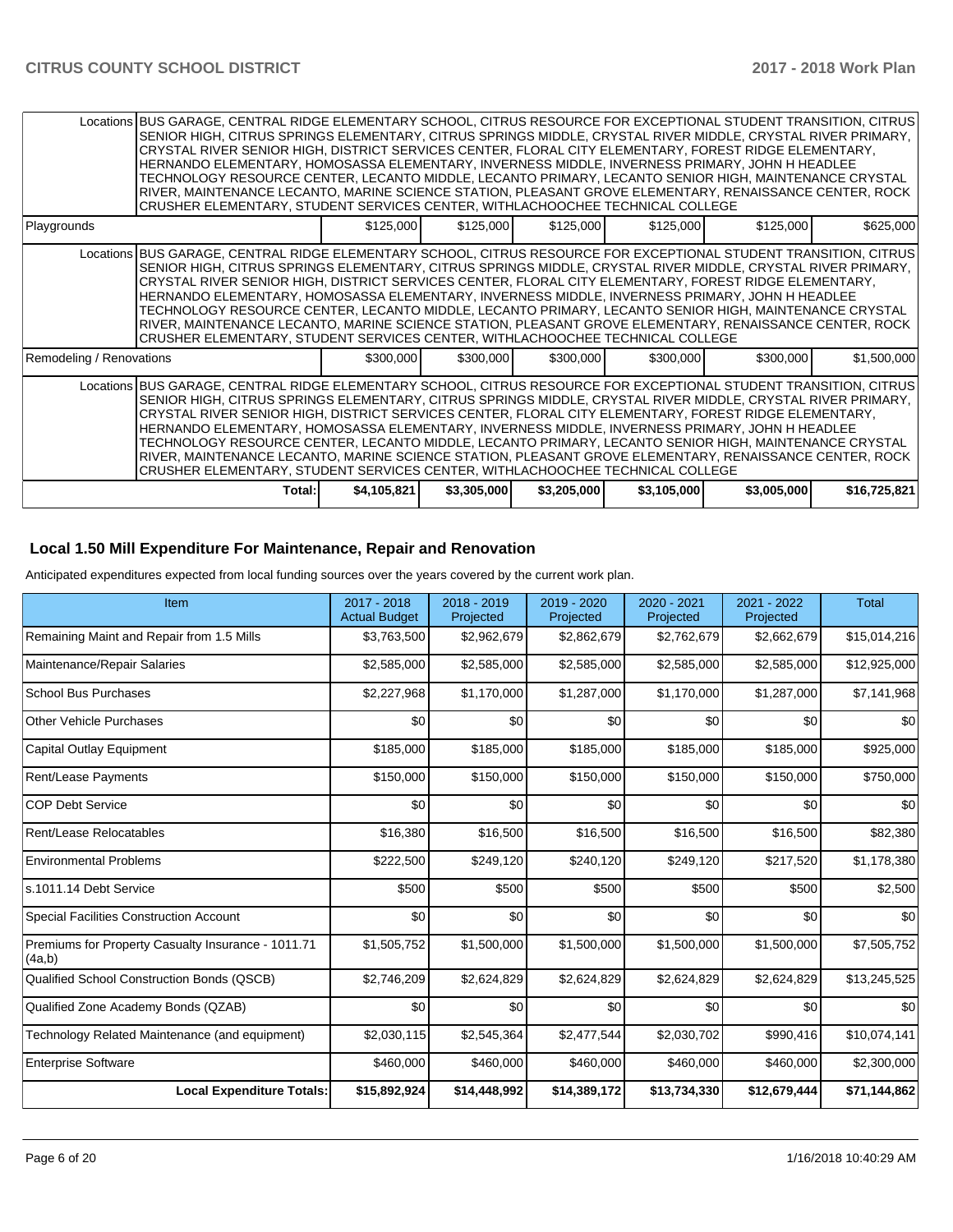## **Revenue**

### **1.50 Mill Revenue Source**

Schedule of Estimated Capital Outlay Revenue from each currently approved source which is estimated to be available for expenditures on the projects included in the tentative district facilities work program. All amounts are NET after considering carryover balances, interest earned, new COP's, 1011.14 and 1011.15 loans, etc. Districts cannot use 1.5-Mill funds for salaries except for those explicitly associated with maintenance/repair projects. (1011.71 (5), F.S.)

| Item                                                                                | Fund | $2017 - 2018$<br><b>Actual Value</b> | $2018 - 2019$<br>Projected | $2019 - 2020$<br>Projected | $2020 - 2021$<br>Projected | 2021 - 2022<br>Projected | <b>Total</b>     |
|-------------------------------------------------------------------------------------|------|--------------------------------------|----------------------------|----------------------------|----------------------------|--------------------------|------------------|
| (1) Non-exempt property<br>lassessed valuation                                      |      | \$9,482,456,430                      | \$9,766,930,123            | \$10,059,938,027           | \$10,361,736,167           | \$10,672,588,252         | \$50,343,648,999 |
| $(2)$ The Millege projected for<br>discretionary capital outlay per<br>ls.1011.71   |      | 1.50                                 | 1.50                       | 1.50                       | 1.50                       | 1.50                     |                  |
| $(3)$ Full value of the 1.50-Mill<br>discretionary capital outlay per<br>ls.1011.71 |      | \$15,930,527                         | \$16,408,443               | \$16,900,696               | \$17,407,717               | \$17,929,948             | \$84,577,331     |
| $(4)$ Value of the portion of the 1.50<br>-Mill ACTUALLY levied                     | 370  | \$13,654,737                         | \$14,064,379               | \$14,486,311               | \$14,920,900               | \$15,368,527             | \$72,494,854     |
| $(5)$ Difference of lines $(3)$ and $(4)$                                           |      | \$2,275,790                          | \$2.344.064                | \$2,414,385                | \$2,486,817                | \$2,561,421              | \$12,082,477     |

## **PECO Revenue Source**

The figure in the row designated "PECO Maintenance" will be subtracted from funds available for new construction because PECO maintenance dollars cannot be used for new construction.

| Item                                 | Fund | $2017 - 2018$<br><b>Actual Budget</b> | $2018 - 2019$<br>Projected | 2019 - 2020<br><b>Projected</b> | $2020 - 2021$<br>Projected | $2021 - 2022$<br>Projected | Total       |
|--------------------------------------|------|---------------------------------------|----------------------------|---------------------------------|----------------------------|----------------------------|-------------|
| <b>PECO New Construction</b>         | 340  | \$0                                   | \$0                        | \$68,918                        | \$244.026                  | \$305,895                  | \$618,839   |
| <b>PECO Maintenance Expenditures</b> |      | \$342.321                             | \$342,321                  | \$342.321                       | \$342.321                  | \$342,321                  | \$1,711,605 |
|                                      |      | \$342.321                             | \$342,321                  | \$411.239                       | \$586.347                  | \$648,216                  | \$2,330,444 |

## **CO & DS Revenue Source**

Revenue from Capital Outlay and Debt Service funds.

| Item                                      | Fund  | $2017 - 2018$<br><b>Actual Budget</b> | $2018 - 2019$<br>Projected | $2019 - 2020$<br>Projected | $2020 - 2021$<br>Projected | 2021 - 2022<br>Projected | <b>Total</b> |
|-------------------------------------------|-------|---------------------------------------|----------------------------|----------------------------|----------------------------|--------------------------|--------------|
| ICO & DS Cash Flow-through<br>Distributed | 360   | \$160.964                             | \$160,964                  | \$160.964                  | \$160.964                  | \$160,964                | \$804,820    |
| ICO & DS Interest on<br>Undistributed CO  | 360 l | \$5,669                               | \$5,669                    | \$5,669                    | \$5,669                    | \$5,669                  | \$28,345     |
|                                           |       | \$166,633                             | \$166,633                  | \$166,633                  | \$166.633                  | \$166,633                | \$833,165    |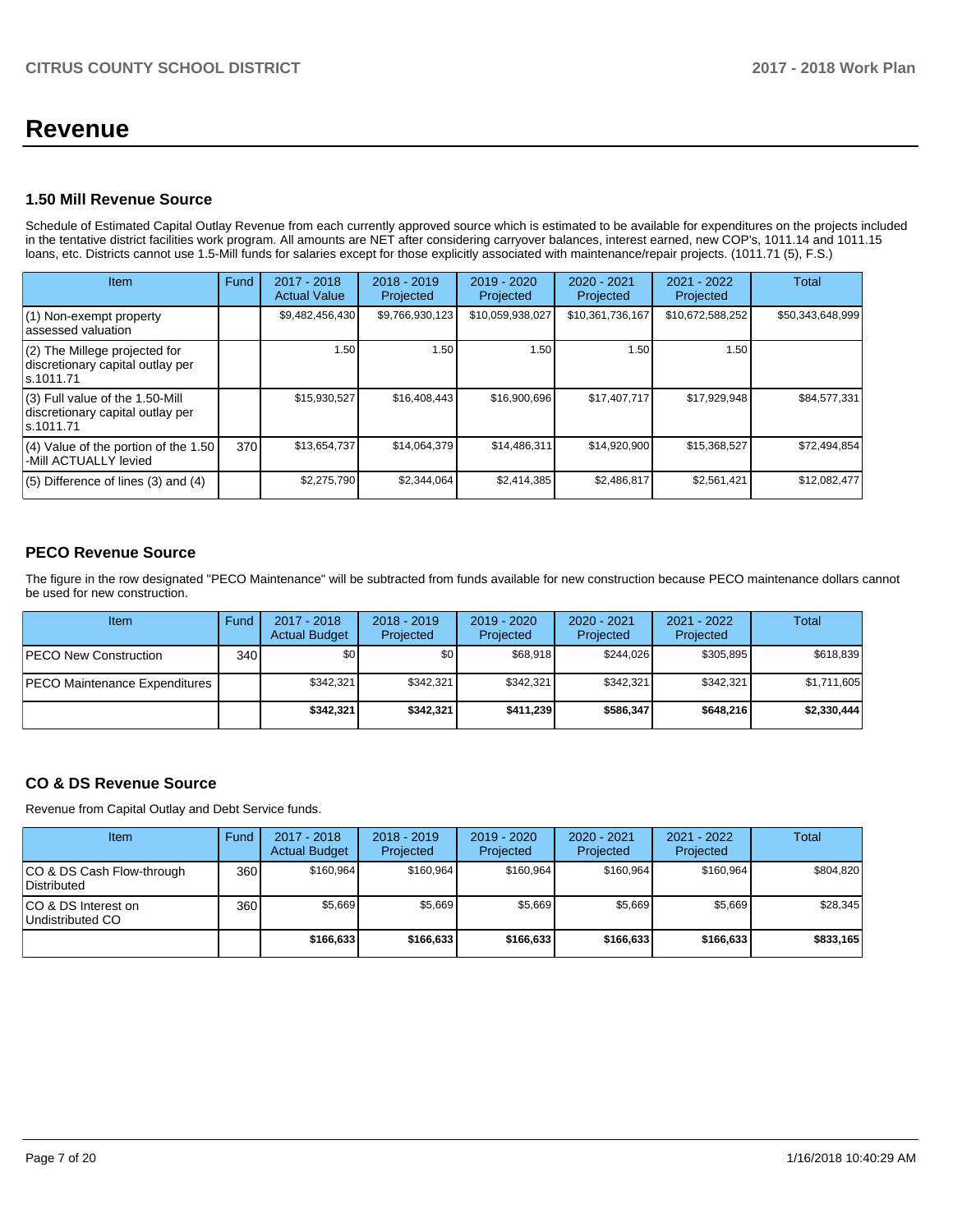### **Fair Share Revenue Source**

Nothing reported for this section. All legally binding commitments for proportionate fair-share mitigation for impacts on public school facilities must be included in the 5-year district work program.

### **Sales Surtax Referendum**

Specific information about any referendum for a 1-cent or 1/2-cent surtax referendum during the previous year.

**Did the school district hold a surtax referendum during the past fiscal year 2016 - 2017?**

No

#### **Additional Revenue Source**

Any additional revenue sources

| Item                                                                                                   | 2017 - 2018<br><b>Actual Value</b> | 2018 - 2019<br>Projected | 2019 - 2020<br>Projected | 2020 - 2021<br>Projected | 2021 - 2022<br>Projected | <b>Total</b> |
|--------------------------------------------------------------------------------------------------------|------------------------------------|--------------------------|--------------------------|--------------------------|--------------------------|--------------|
| E-Rate                                                                                                 | \$372,605                          | \$0                      | \$0                      | \$0                      | \$0                      | \$372,605    |
| Proceeds from a s.1011.14/15 F.S. Loans                                                                | \$0                                | \$0                      | \$0                      | \$0                      | \$0                      | \$0          |
| District Bonds - Voted local bond<br>referendum proceeds per s.9, Art VII<br><b>State Constitution</b> | \$0                                | \$0                      | \$0                      | \$0                      | \$0                      | \$0          |
| Proceeds from Special Act Bonds                                                                        | \$0                                | \$0                      | \$0                      | \$0                      | \$0                      | \$0          |
| Estimated Revenue from CO & DS Bond<br>Sale                                                            | \$0                                | \$0                      | \$0                      | \$0                      | \$0                      | \$0          |
| Proceeds from Voted Capital<br>Improvements millage                                                    | \$0                                | \$0                      | \$0                      | \$0                      | \$0                      | \$0          |
| Other Revenue for Other Capital Projects                                                               | \$0                                | \$0                      | \$0                      | \$0                      | \$0                      | \$0          |
| Proceeds from 1/2 cent sales surtax<br>authorized by school board                                      | \$0                                | \$0                      | \$0                      | \$0                      | \$0                      | \$0          |
| Proceeds from local governmental<br>infrastructure sales surtax                                        | \$0                                | \$0                      | \$0                      | \$0                      | \$0                      | \$0          |
| Proceeds from Certificates of<br>Participation (COP's) Sale                                            | \$0                                | \$0                      | \$0                      | \$0                      | \$0                      | \$0          |
| Classrooms First Bond proceeds amount<br>authorized in FY 1997-98                                      | \$0                                | \$0                      | \$0                      | \$0                      | \$0                      | \$0          |
| <b>Classrooms for Kids</b>                                                                             | \$0                                | \$0                      | \$0                      | \$0                      | \$0                      | \$0          |
| <b>District Equity Recognition</b>                                                                     | \$0                                | \$0                      | \$0                      | \$0                      | \$0                      | \$0          |
| Federal Grants                                                                                         | \$0                                | \$0                      | \$0                      | \$0                      | \$0                      | \$0          |
| Proportionate share mitigation (actual<br>cash revenue only, not in kind donations)                    | \$0                                | \$0                      | \$0                      | \$0                      | \$0                      | \$0          |
| Impact fees received                                                                                   | \$787,500                          | \$98,000                 | \$50,000                 | \$50,000                 | \$50,000                 | \$1,035,500  |
| Private donations                                                                                      | \$0                                | \$0                      | \$0                      | \$0                      | \$0                      | \$0          |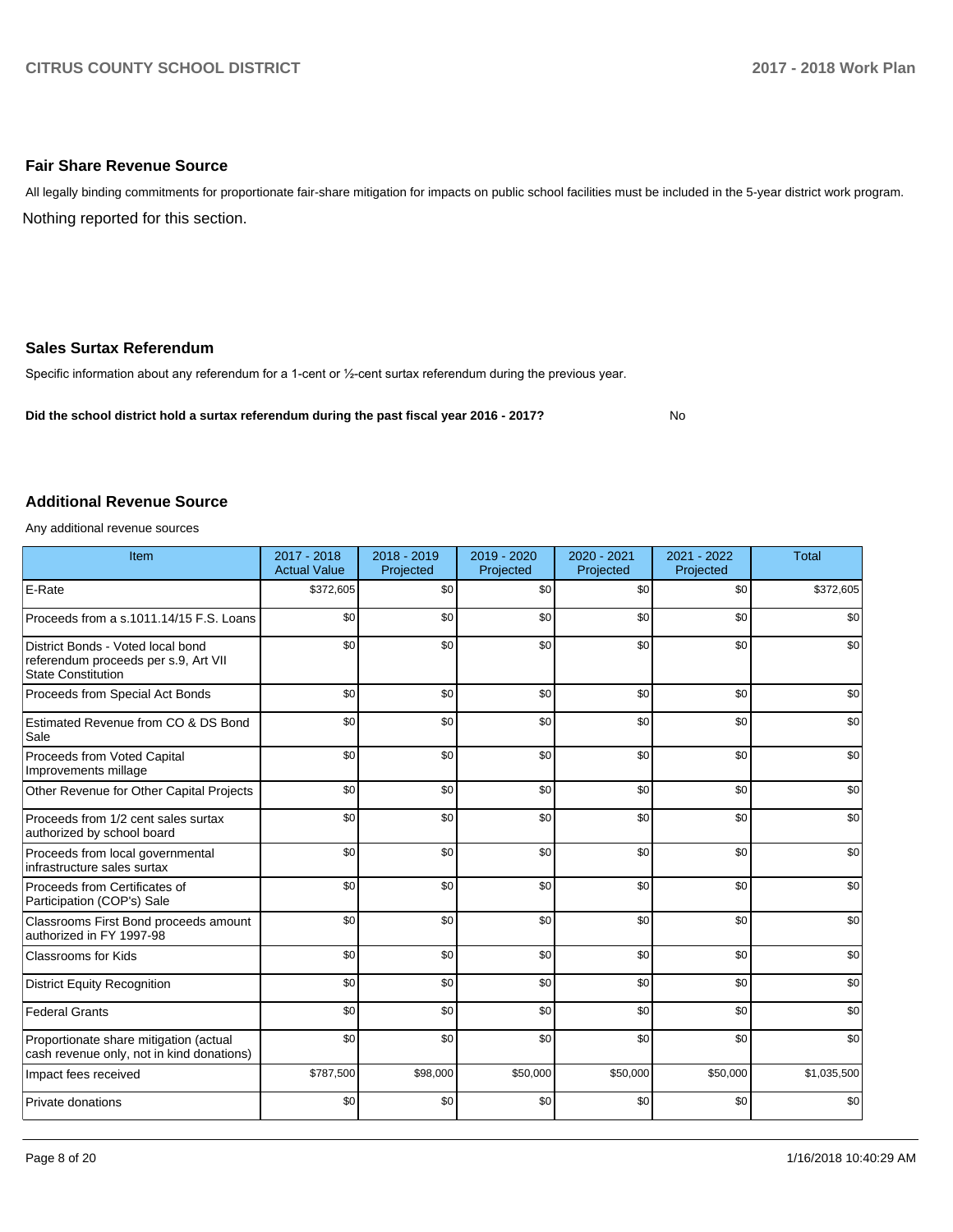| Grants from local governments or not-for-<br>profit organizations                                                         | \$0              | \$0          | \$0          | \$0          | \$0         | \$0          |
|---------------------------------------------------------------------------------------------------------------------------|------------------|--------------|--------------|--------------|-------------|--------------|
| Interest, Including Profit On Investment                                                                                  | \$100,000        | \$100,000    | \$100,000    | \$100,000    | \$100,000   | \$500,000    |
| Revenue from Bonds pledging proceeds<br>from 1 cent or 1/2 cent Sales Surtax                                              | \$0              | \$0          | \$0          | \$0          | \$0         | \$0          |
| <b>Total Fund Balance Carried Forward</b>                                                                                 | \$22,299,092     | \$17,169,673 | \$14,346,409 | \$10,982,909 | \$9,060,685 | \$73,858,768 |
| General Capital Outlay Obligated Fund<br><b>Balance Carried Forward From Total</b><br><b>Fund Balance Carried Forward</b> | \$0              | \$0          | \$0          | \$0          | \$0         | \$0          |
| <b>Special Facilities Construction Account</b>                                                                            | \$0              | \$0          | \$0          | \$0          | \$0         | \$0          |
| One Cent - 1/2 Cent Sales Surtax Debt<br>Service From Total Fund Balance Carried<br>Forward                               | \$0 <sub>1</sub> | \$0          | \$0          | \$0          | \$0         | \$0          |
| Capital Outlay Projects Funds Balance<br>Carried Forward From Total Fund<br><b>Balance Carried Forward</b>                | \$0              | \$0          | \$0          | \$0          | \$0         | \$0          |
| <b>Subtotal</b>                                                                                                           | \$23,559,197     | \$17,367,673 | \$14,496,409 | \$11,132,909 | \$9,210,685 | \$75,766,873 |

## **Total Revenue Summary**

| <b>Item Name</b>                                              | 2017 - 2018<br><b>Budget</b> | $2018 - 2019$<br>Projected | 2019 - 2020<br>Projected | $2020 - 2021$<br>Projected | 2021 - 2022<br>Projected | <b>Five Year Total</b> |
|---------------------------------------------------------------|------------------------------|----------------------------|--------------------------|----------------------------|--------------------------|------------------------|
| Local 1.5 Mill Discretionary Capital Outlay<br><b>Revenue</b> | \$13,654,737                 | \$14,064,379               | \$14,486,311             | \$14,920,900               | \$15,368,527             | \$72,494,854           |
| PECO and 1.5 Mill Maint and Other 1.5<br>Mill Expenditures    | (\$15,892,924)               | (S14, 448, 992)            | (S14, 389, 172)          | (S13,734,330)              | (\$12,679,444)           | (\$71,144,862)         |
| <b>PECO Maintenance Revenue</b>                               | \$342,321                    | \$342,321                  | \$342.321                | \$342.321                  | \$342.321                | \$1,711,605            |
| Available 1.50 Mill for New<br><b>Construction</b>            | (\$2,238,187)                | $($ \$384,613)             | \$97,139                 | \$1,186,570                | \$2,689,083              | \$1,349,992            |

| <b>Item Name</b>                     | 2017 - 2018<br><b>Budget</b> | $2018 - 2019$<br>Projected | $2019 - 2020$<br>Projected | 2020 - 2021<br>Projected | 2021 - 2022<br>Projected | <b>Five Year Total</b> |
|--------------------------------------|------------------------------|----------------------------|----------------------------|--------------------------|--------------------------|------------------------|
| ICO & DS Revenue                     | \$166,633                    | \$166,633                  | \$166,633                  | \$166,633                | \$166,633                | \$833,165              |
| <b>PECO New Construction Revenue</b> | \$0                          | \$0 <sub>1</sub>           | \$68.918                   | \$244,026                | \$305,895                | \$618,839              |
| Other/Additional Revenue             | \$23,559,197                 | \$17,367,673               | \$14,496,409               | \$11,132,909             | \$9,210,685              | \$75,766,873           |
| <b>Total Additional Revenuel</b>     | \$23,725,830                 | \$17,534,306               | \$14,731,960               | \$11,543,568             | \$9,683,213              | \$77,218,877           |
| <b>Total Available Revenue</b>       | \$21,487,643                 | \$17,149,693               | \$14,829,099               | \$12,730,138             | \$12,372,296             | \$78,568,869           |

# **Project Schedules**

## **Capacity Project Schedules**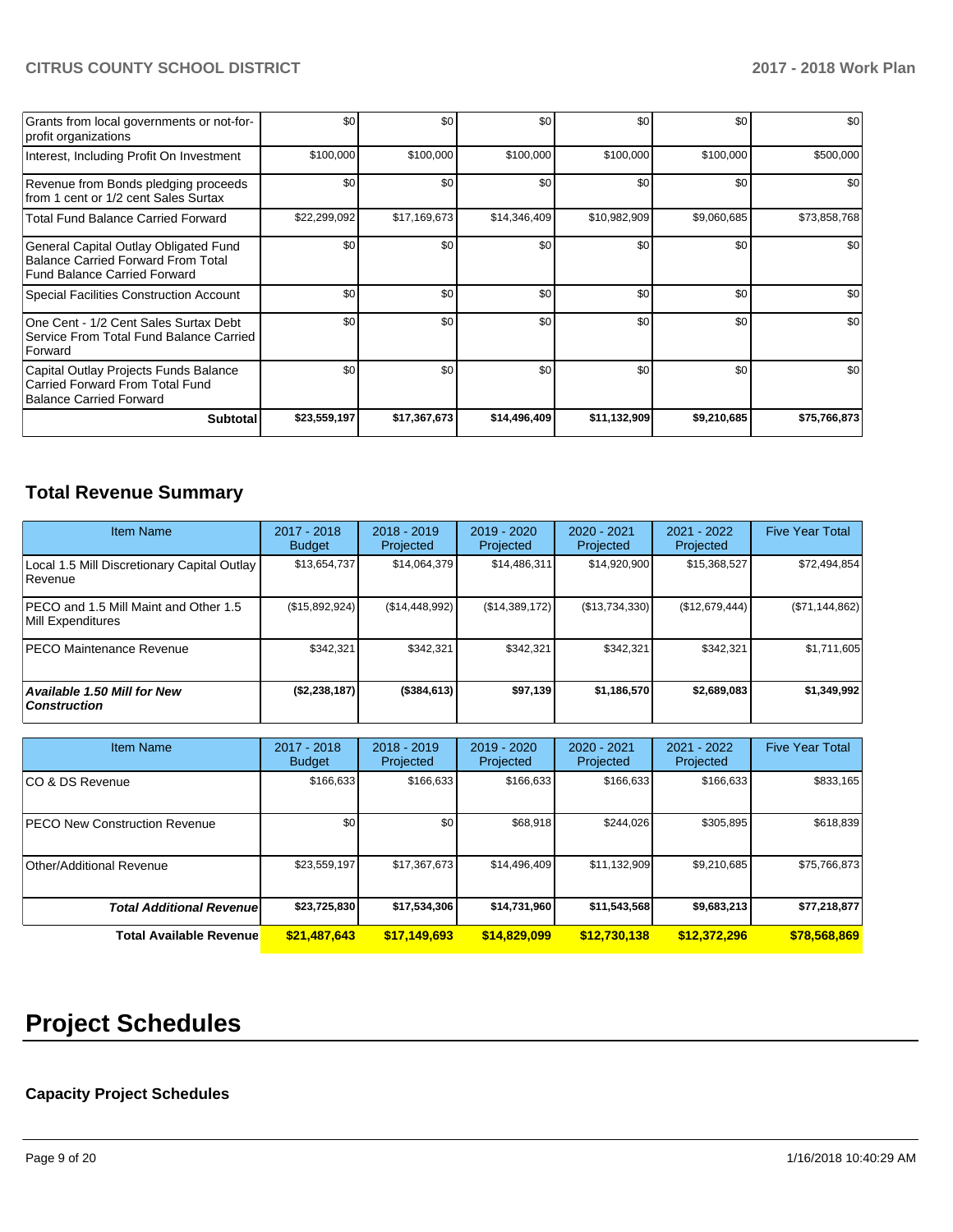A schedule of capital outlay projects necessary to ensure the availability of satisfactory classrooms for the projected student enrollment in K-12 programs.

Nothing reported for this section.

Nothing reported for this section.

### **Other Project Schedules**

Major renovations, remodeling, and additions of capital outlay projects that do not add capacity to schools.

| <b>Project Description</b>                                                                                                                              | Location                                                               | 2017 - 2018<br><b>Actual Budget</b> | $2018 - 2019$<br>Projected | 2019 - 2020<br>Projected | 2020 - 2021<br>Projected | $2021 - 2022$<br>Projected | <b>Total</b>    | Funded |
|---------------------------------------------------------------------------------------------------------------------------------------------------------|------------------------------------------------------------------------|-------------------------------------|----------------------------|--------------------------|--------------------------|----------------------------|-----------------|--------|
| Electrical upgrade                                                                                                                                      | LECANTO SENIOR HIGH                                                    | \$0                                 | \$0                        | \$0                      | \$523,513                | \$0                        | \$523,513 Yes   |        |
| Fire alarm upgrade                                                                                                                                      | LECANTO SENIOR HIGH                                                    | \$0                                 | \$0                        | \$0                      | \$0                      | \$1,400,567                | \$1,400,567 Yes |        |
| Wireless infrastructure and<br>expansion project - Note: a<br>portion of this project is Impact<br>fee fundable and a portion is<br>Erate reimbursable. | Location not specified                                                 | \$465,755                           | \$0                        | \$0                      | \$0                      | \$0                        | \$465,755 Yes   |        |
| Kitchen renovation/remodel                                                                                                                              | <b>FLORAL CITY</b><br><b>ELEMENTARY</b>                                | \$0                                 | \$0                        | \$531,611                | \$0                      | \$0                        | \$531,611 Yes   |        |
| Partial HVAC upgrade bldg 1                                                                                                                             | <b>LECANTO SENIOR HIGH</b>                                             | \$0                                 | \$0                        | \$951,494                | \$0                      | \$0                        | \$951,494 Yes   |        |
| Partial HVAC upgrade bldg 1                                                                                                                             | <b>LECANTO SENIOR HIGH</b>                                             | \$0                                 | \$0                        | \$0                      | \$400,036                | \$0                        | \$400,036 Yes   |        |
| Cafeteria & Serving line<br>schematic                                                                                                                   | <b>WITHLACHOOCHEE</b><br><b>TECHNICAL COLLEGE</b>                      | \$10,000                            | \$0                        | \$0                      | \$0                      | \$0                        | \$10,000 Yes    |        |
| Intercom upgrade                                                                                                                                        | <b>INVERNESS MIDDLE</b>                                                | \$0                                 | \$0                        | \$384,676                | \$0                      | \$0                        | \$384,676 Yes   |        |
| Roger Weaver Educational<br>Complex Emergency Access<br>Improvements Note: Impact<br>Fee Fundable                                                       | Location not specified                                                 | \$667,500                           | \$0                        | \$0                      | \$0                      | \$0                        | \$667,500 Yes   |        |
| Fire alarm upgarde                                                                                                                                      | <b>LECANTO PRIMARY</b>                                                 | \$0                                 | \$580,942                  | \$0                      | \$0                      | \$0                        | \$580,942 Yes   |        |
| Kitchen Renovate/Remodel                                                                                                                                | <b>HERNANDO</b><br><b>ELEMENTARY</b>                                   | \$210,063                           | \$0                        | \$0                      | \$0                      | \$0                        | \$210,063 Yes   |        |
| Intercom upgrade                                                                                                                                        | LECANTO SENIOR HIGH                                                    | \$0                                 | \$0                        | \$0                      | \$0                      | \$509,221                  | \$509,221 Yes   |        |
| Reroofing bldg 1                                                                                                                                        | <b>WITHLACHOOCHEE</b><br>TECHNICAL COLLEGE                             | \$0                                 | \$0                        | \$0                      | \$1,161,387              | \$0                        | \$1,161,387 Yes |        |
| <b>HVAC Upgrade</b>                                                                                                                                     | <b>CITRUS RESOURCE</b><br>FOR EXCEPTIONAL<br><b>STUDENT TRANSITION</b> | \$103,920                           | \$0                        | \$0                      | \$0                      | \$0                        | \$103,920 Yes   |        |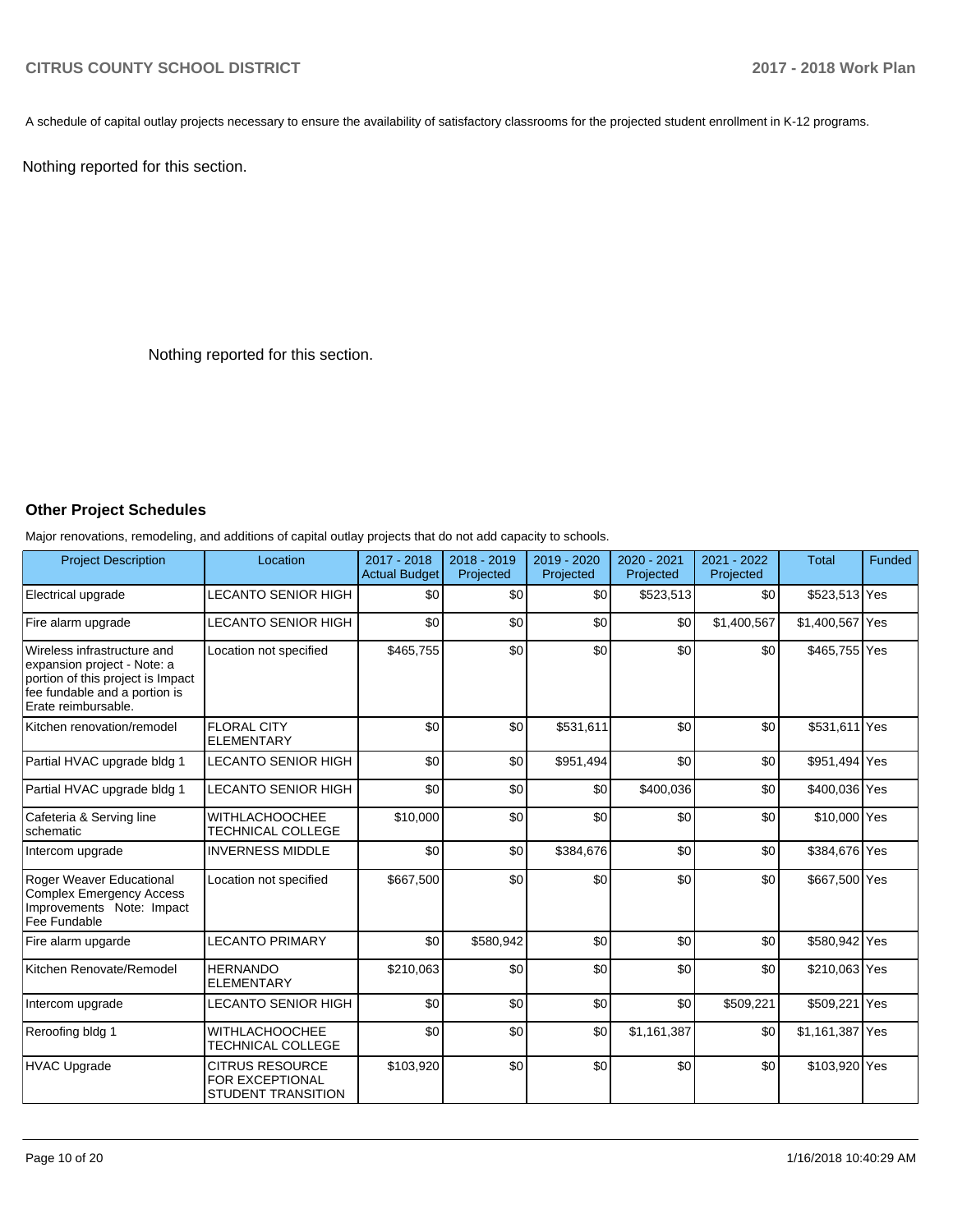| Fire alarm upgrade                                                                                                                                                                   | <b>INVERNESS PRIMARY</b>                 | \$529,248    | \$0          | \$0          | \$0          | \$0          | \$529,248 Yes    |     |
|--------------------------------------------------------------------------------------------------------------------------------------------------------------------------------------|------------------------------------------|--------------|--------------|--------------|--------------|--------------|------------------|-----|
| Reroofing bldg 2                                                                                                                                                                     | <b>LECANTO PRIMARY</b>                   | \$0          | \$0          | \$427,905    | \$0          | \$0          | \$427,905        | Yes |
| On Site Traffic Circulation<br><b>Improvements and Parent Pick</b><br>Up Area recommended by<br>MPO/City (if funding becomes<br>available) Note: Impact Fee<br>Fundable              | <b>CRYSTAL RIVER MIDDLE</b>              | \$0          | \$0          | \$0          | \$0          | \$132,000    | \$132,000 No     |     |
| Partial HVAC upgrade bldg 1                                                                                                                                                          | <b>LECANTO PRIMARY</b>                   | \$0          | \$0          | \$0          | \$0          | \$977,806    | \$977,806        | Yes |
| <b>HVAC</b> upgrade                                                                                                                                                                  | <b>FLORAL CITY</b><br><b>ELEMENTARY</b>  | \$0          | \$205,603    | \$0          | \$0          | \$0          | \$205,603 Yes    |     |
| Kitchen remodel/renovation                                                                                                                                                           | CRYSTAL RIVER MIDDLE                     | \$0          | \$0          | \$0          | \$0          | \$207,063    | \$207,063 Yes    |     |
| Brick repair                                                                                                                                                                         | <b>CITRUS SENIOR HIGH</b>                | \$0          | \$0          | \$234,585    | \$0          | \$0          | \$234,585        | Yes |
| Fire alarm upgrade                                                                                                                                                                   | <b>FOREST RIDGE</b><br><b>ELEMENTARY</b> | \$0          | \$0          | \$0          | \$676,002    | \$0          | \$676,002 Yes    |     |
| Fire alarm upgrade                                                                                                                                                                   | <b>LECANTO MIDDLE</b>                    | \$0          | \$0          | \$763,076    | \$0          | \$0          | \$763,076 Yes    |     |
| Intercom upgrade bldg 2                                                                                                                                                              | <b>FLORAL CITY</b><br><b>ELEMENTARY</b>  | \$0          | \$138,021    | \$0          | \$0          | \$0          | \$138,021 Yes    |     |
| Reroofing bldy 1,3,5                                                                                                                                                                 | <b>INVERNESS PRIMARY</b>                 | \$1,027,397  | \$0          | \$0          | \$0          | \$0          | \$1,027,397 Yes  |     |
| Partial reroofing                                                                                                                                                                    | <b>FLORAL CITY</b><br><b>ELEMENTARY</b>  | \$0          | \$0          | \$0          | \$0          | \$313,491    | \$313,491        | Yes |
| Reroofing bldg 2,3,6,8 &12                                                                                                                                                           | CITRUS SENIOR HIGH                       | \$425,142    | \$0          | \$0          | \$0          | \$0          | \$425,142 Yes    |     |
| Partial HVAC upgrade                                                                                                                                                                 | <b>LECANTO MIDDLE</b>                    | \$506,375    | \$0          | \$0          | \$0          | \$0          | \$506,375 Yes    |     |
| Reroofing bldg 1                                                                                                                                                                     | <b>LECANTO MIDDLE</b>                    | \$0          | \$1,350,153  | \$0          | \$0          | \$0          | \$1,350,153 Yes  |     |
| Contingency                                                                                                                                                                          | Location not specified                   | \$297,570    | \$280,566    | \$477,842    | \$500,319    | \$652,985    | \$2,209,282 Yes  |     |
| Consultant                                                                                                                                                                           | Location not specified                   | \$25,000     | \$25,000     | \$25,000     | \$25,000     | \$25,000     | \$125,000 Yes    |     |
| Replace bus lifts                                                                                                                                                                    | <b>BUS GARAGE</b>                        | \$0          | \$125,000    | \$0          | \$125,000    | \$0          | \$250,000 Yes    |     |
| Site testing and surveying for<br>new property purchases                                                                                                                             | Location not specified                   | \$50,000     | \$98,000     | \$50,000     | \$50,000     | \$50,000     | \$298,000 Yes    |     |
| On Site Traffic Circulation<br>Improvements (if new entrance<br>road is planned by MPO/<br>FDOT/ City - Note: This project<br>is not impact fee fundable<br>unless parking is added. | <b>INVERNESS MIDDLE</b>                  | \$0          | \$0          | \$0          | \$0          | \$320,000    | \$320,000 No     |     |
| Intercom upgrade                                                                                                                                                                     | <b>CITRUS SPRINGS</b><br><b>MIDDLE</b>   | \$0          | \$0          | \$0          | \$208,195    | \$0          | \$208,195 Yes    |     |
| Fund Balance for 6-10 year<br>projects                                                                                                                                               | Location not specified                   | \$17,169,673 | \$14,346,408 | \$10,982,910 | \$9,060,686  | \$8,236,163  | \$59,795,840 Yes |     |
|                                                                                                                                                                                      |                                          | \$21,487,643 | \$17,149,693 | \$14,829,099 | \$12,730,138 | \$12,824,296 | \$79,020,869     |     |

## **Additional Project Schedules**

Any projects that are not identified in the last approved educational plant survey.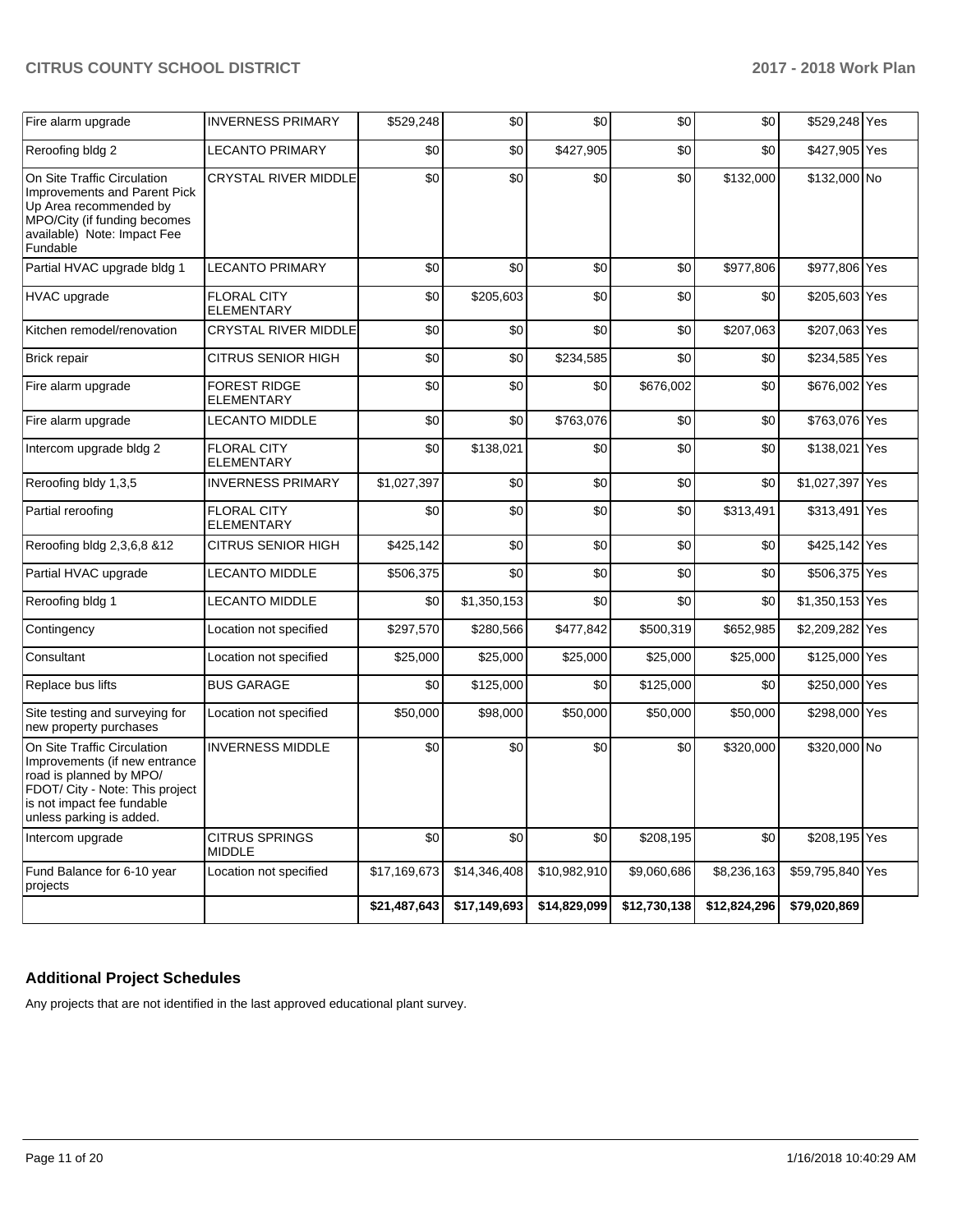| <b>Project Description</b>           | Location                  | <b>Num</b> | 2017 - 2018<br>Classroom Actual Budget | $2018 - 2019$<br>Projected | 2019 - 2020<br>Projected | 2020 - 2021<br>Projected | 2021 - 2022<br>Projected | <b>Total</b> | Funded |
|--------------------------------------|---------------------------|------------|----------------------------------------|----------------------------|--------------------------|--------------------------|--------------------------|--------------|--------|
| Project description not<br>specified | Location not<br>specified |            | \$0                                    | \$0 <sub>1</sub>           | \$0                      | \$0                      | \$0                      | \$0 No       |        |
|                                      |                           |            | \$0                                    | \$0                        | \$0                      | \$0                      | \$0                      | \$0          |        |

### **Non Funded Growth Management Project Schedules**

Schedule indicating which projects, due to planned development, that CANNOT be funded from current revenues projected over the next five years.

Nothing reported for this section.

# **Tracking**

## **Capacity Tracking**

| Location                                          | $2017 -$<br><b>2018 Satis.</b><br>Stu. Sta. | Actual<br>$2017 -$<br><b>2018 FISH</b><br>Capacity | Actual<br>$2016 -$<br>2017<br><b>COFTE</b> | # Class<br>Rooms | Actual<br>Average<br>$2017 -$<br>2018 Class<br><b>Size</b> | Actual<br>$2017 -$<br>2018<br><b>Utilization</b> | <b>New</b><br>Stu.<br>Capacity | <b>New</b><br>Rooms to<br>be<br>Added/Re<br>moved | Projected<br>$2021 -$<br>2022<br><b>COFTE</b> | Projected<br>$2021 -$<br>2022<br><b>Utilization</b> | Projected<br>$2021 -$<br>2022 Class<br><b>Size</b> |
|---------------------------------------------------|---------------------------------------------|----------------------------------------------------|--------------------------------------------|------------------|------------------------------------------------------------|--------------------------------------------------|--------------------------------|---------------------------------------------------|-----------------------------------------------|-----------------------------------------------------|----------------------------------------------------|
| <b>WITHLACHOOCHEE</b><br><b>TECHNICAL COLLEGE</b> | 663                                         | 795                                                | 40                                         | 39               |                                                            | 5.00 %                                           | $\Omega$                       | $\Omega$                                          | 375                                           | 47.00 %                                             | 10                                                 |
| <b>LECANTO PRIMARY</b>                            | 858                                         | 858                                                | 809                                        | 46               | 18                                                         | 94.00 %                                          | $\Omega$                       | $\Omega$                                          | 695                                           | 81.00 %                                             | 15                                                 |
| <b>LECANTO MIDDLE</b>                             | 956                                         | 860                                                | 755                                        | 40               | 19                                                         | 88.00 %                                          | $\Omega$                       | $\Omega$                                          | 725                                           | 84.00 %                                             | 18                                                 |
| <b>LECANTO SENIOR HIGH</b>                        | 1,825                                       | 1,733                                              | 1,515                                      | 75               | 20                                                         | 87.00 %                                          | 0                              | $\Omega$                                          | 1,574                                         | 91.00 %                                             | 21                                                 |
| <b>HERNANDO</b><br>ELEMENTARY                     | 754                                         | 754                                                | 665                                        | 39               | 17                                                         | 88.00 %                                          | $\Omega$                       | $\Omega$                                          | 705                                           | 94.00 %                                             | 18                                                 |
| <b>CITRUS SPRINGS</b><br>ELEMENTARY               | 810                                         | 810                                                | 714                                        | 44               | 16                                                         | 88.00 %                                          | $\Omega$                       | $\Omega$                                          | 650                                           | 80.00 %                                             | 15                                                 |
| <b>CRYSTAL RIVER MIDDLE</b>                       | 1,351                                       | 1,215                                              | 730                                        | 58               | 13                                                         | 60.00 %                                          | $\Omega$                       | $\Omega$                                          | 840                                           | 69.00 %                                             | 14                                                 |
| <b>CRYSTAL RIVER</b><br>PRIMARY                   | 661                                         | 661                                                | 586                                        | 36               | 16                                                         | 89.00 %                                          | 0                              | $\Omega$                                          | 647                                           | 98.00 %                                             | 18                                                 |
| <b>CRYSTAL RIVER</b><br> SENIOR HIGH              | 1,555                                       | 1,477                                              | 1,252                                      | 66               | 19                                                         | 85.00 %                                          | $\Omega$                       | $\Omega$                                          | 1,298                                         | 88.00 %                                             | 20                                                 |
| <b>PLEASANT GROVE</b><br>ELEMENTARY               | 757                                         | 757                                                | 738                                        | 40               | 18                                                         | 97.00 %                                          | $\Omega$                       | $\Omega$                                          | 596                                           | 79.00 %                                             | 15                                                 |
| CITRUS SENIOR HIGH                                | 1,833                                       | 1.741                                              | 1,378                                      | 75               | 18                                                         | 79.00 %                                          | $\Omega$                       | $\Omega$                                          | 1.385                                         | 80.00 %                                             | 18                                                 |
| <b>INVERNESS PRIMARY</b>                          | 766                                         | 766                                                | 649                                        | 41               | 16                                                         | 85.00 %                                          | $\Omega$                       | $\Omega$                                          | 639                                           | 83.00 %                                             | 16                                                 |
| <b>INVERNESS MIDDLE</b>                           | 1,503                                       | 1,352                                              | 1,033                                      | 64               | 16                                                         | 76.00 %                                          | $\Omega$                       | $\Omega$                                          | 1,030                                         | 76.00 %                                             | 16                                                 |
| <b>FLORAL CITY</b><br>ELEMENTARY                  | 497                                         | 497                                                | 333                                        | 26               | 13                                                         | 67.00 %                                          | $\Omega$                       | $\Omega$                                          | 405                                           | 81.00%                                              | 16                                                 |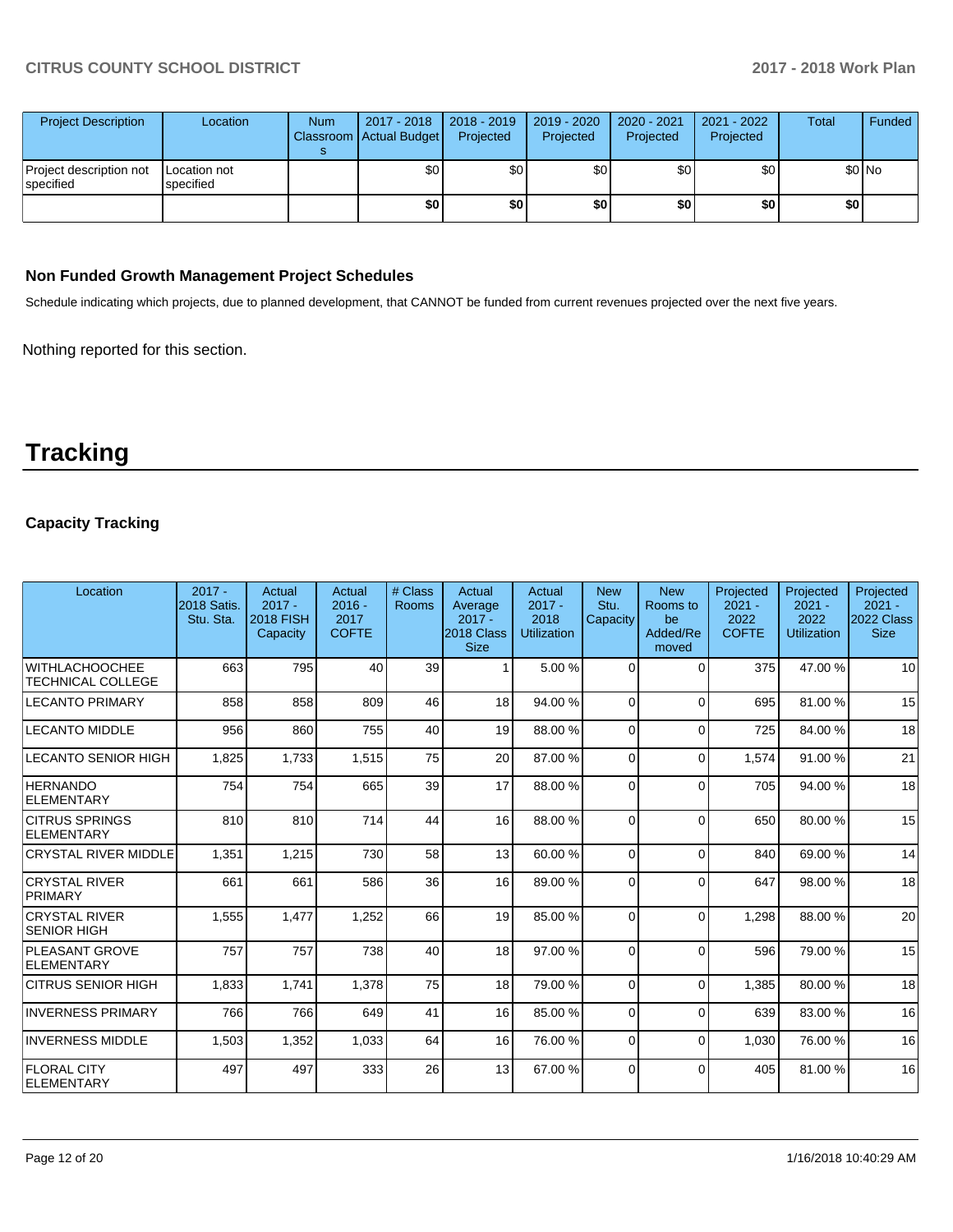| <b>IELEMENTARY SCHOOL</b>                                               | 810 | 810 | 729 | 44              | 17             | 90.00 % |  | 777 | 96.00 % | 18 |
|-------------------------------------------------------------------------|-----|-----|-----|-----------------|----------------|---------|--|-----|---------|----|
| <b>CENTRAL RIDGE</b>                                                    |     |     |     |                 |                |         |  |     |         |    |
| RENAISSANCE CENTER                                                      | 266 | 266 | 221 | 15              | 15             | 83.00 % |  | 111 | 42.00 % | 7  |
| <b>FOREST RIDGE</b><br><b>IELEMENTARY</b>                               | 759 | 759 | 705 | 41              | 17             | 93.00 % |  | 689 | 91.00 % | 17 |
| ICITRUS RESOURCE<br><b>FOR EXCEPTIONAL</b><br><b>STUDENT TRANSITION</b> | 304 | 304 | 119 | 25              | 5 <sup>1</sup> | 39.00 % |  | 106 | 35.00 % | 4  |
| <b>CITRUS SPRINGS</b><br><b>IMIDDLE</b>                                 | 964 | 867 | 807 | 42              | 19             | 93.00 % |  | 731 | 84.00 % | 17 |
| <b>ROCK CRUSHER</b><br>IELEMENTARY                                      | 699 | 699 | 597 | 37              | 16             | 85.00 % |  | 605 | 87.00 % | 16 |
| <b>HOMOSASSA</b><br><b>IELEMENTARY</b>                                  | 412 | 412 | 280 | 22 <sub>1</sub> | 13             | 68.00 % |  | 417 | 101.00% | 19 |

The COFTE Projected Total (15,000) for 2021 - 2022 must match the Official Forecasted COFTE Total (14,999 ) for 2021 - 2022 before this section can be completed. In the event that the COFTE Projected Total does not match the Official forecasted COFTE, then the Balanced Projected COFTE Table should be used to balance COFTE.

| Projected COFTE for 2021 - 2022 |        |   |
|---------------------------------|--------|---|
| Elementary (PK-3)               | 4,309  |   |
| Middle (4-8)                    | 5,867  | F |
| High (9-12)                     | 4,824  | N |
|                                 | 14,999 |   |

| <b>Grade Level Type</b> | <b>Balanced Projected</b><br>COFTE for 2021 - 2022 |
|-------------------------|----------------------------------------------------|
| Elementary (PK-3)       |                                                    |
| Middle (4-8)            |                                                    |
| High (9-12)             |                                                    |
|                         | 15,000                                             |

### **Relocatable Replacement**

Number of relocatable classrooms clearly identified and scheduled for replacement in the school board adopted financially feasible 5-year district work program.

| .ocation                               | $-2018$<br>2017 | 2018 - 2019 | $2019 - 2020$ | 2020 - 2021 | 2021 - 2022 | Year 5 Total |
|----------------------------------------|-----------------|-------------|---------------|-------------|-------------|--------------|
| <b>Total Relocatable Replacements:</b> |                 |             |               |             |             | 0            |

### **Charter Schools Tracking**

Information regarding the use of charter schools.

| Location-Type                                            | # Relocatable<br>units or<br>permanent<br>classrooms | Owner            | Year Started or<br>Scheduled | Student<br><b>Stations</b> | <b>Students</b><br>Enrolled | Years in<br>Contract | <b>Total Charter</b><br><b>Students</b><br>projected for<br>$2021 - 2022$ |
|----------------------------------------------------------|------------------------------------------------------|------------------|------------------------------|----------------------------|-----------------------------|----------------------|---------------------------------------------------------------------------|
| Crystal River - HS - Academy of<br>Environmental Science |                                                      | 6 MUNICIPAL      | 1999                         | 108                        | 67                          | 13 <sub>1</sub>      | 108                                                                       |
| Lecanto - HS - MicroSchool                               |                                                      | 4 <b>PRIVATE</b> | 2015                         | 1251                       | 78                          |                      | 125                                                                       |
|                                                          | 10                                                   |                  |                              | 233                        | 145                         |                      | 233                                                                       |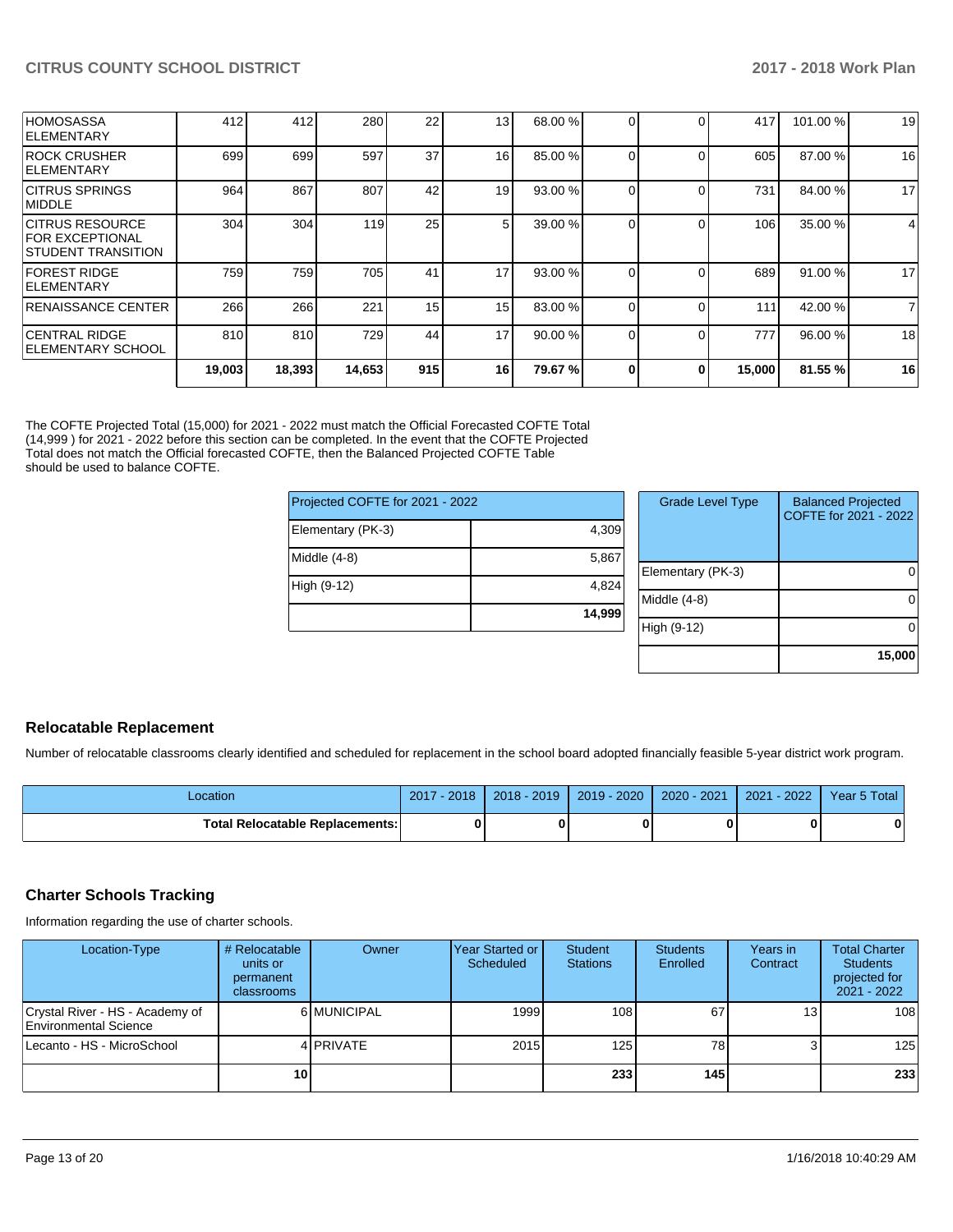### **Special Purpose Classrooms Tracking**

The number of classrooms that will be used for certain special purposes in the current year, by facility and type of classroom, that the district will, 1), not use for educational purposes, and 2), the co-teaching classrooms that are not open plan classrooms and will be used for educational purposes.

| School                           | <b>School Type</b>                   | # of Elementary<br>K-3 Classrooms | # of Middle 4-8<br>Classrooms | # of High $9-12$<br>Classrooms | # of ESE<br><b>Classrooms</b> | # of Combo<br>Classrooms | <b>Total</b><br><b>Classrooms</b> |
|----------------------------------|--------------------------------------|-----------------------------------|-------------------------------|--------------------------------|-------------------------------|--------------------------|-----------------------------------|
| <b>INVERNESS PRIMARY</b>         | Educational                          |                                   | $\Omega$                      | n                              | $\Omega$                      |                          |                                   |
| <b>FLORAL CITY ELEMENTARY</b>    | Educational                          |                                   | U                             |                                | U                             |                          |                                   |
|                                  | <b>Total Educational Classrooms:</b> |                                   | $\Omega$                      | 0                              | $\mathbf{0}$                  | 0                        | 3                                 |
| School                           | <b>School Type</b>                   | # of Elementary                   | # of Middle 4-8               | # of High 9-12                 | # of ESE                      | # of Combo               | <b>Total</b>                      |
|                                  |                                      | K-3 Classrooms                    | <b>Classrooms</b>             | Classrooms                     | <b>Classrooms</b>             | <b>Classrooms</b>        | <b>Classrooms</b>                 |
| PLEASANT GROVE ELEMENTARY        | Co-Teaching                          |                                   |                               | $\Omega$                       |                               | $\Omega$                 | 3                                 |
| <b>CITRUS SENIOR HIGH</b>        | Co-Teaching                          |                                   | 0                             |                                | g                             | ∩                        | 9                                 |
| <b>INVERNESS PRIMARY</b>         | Co-Teaching                          |                                   |                               | $\Omega$                       |                               | $\Omega$                 | 3                                 |
| <b>INVERNESS MIDDLE</b>          | Co-Teaching                          | <sup>0</sup>                      | $\Omega$                      | $\Omega$                       | 2                             | $\Omega$                 | 2                                 |
| <b>FLORAL CITY ELEMENTARY</b>    | Co-Teaching                          | 0                                 | $\Omega$                      | 0                              | 2                             | 0                        | 2                                 |
| <b>CRYSTAL RIVER PRIMARY</b>     | Co-Teaching                          |                                   | $\overline{2}$                | 0                              | 2                             | $\Omega$                 | 5                                 |
| <b>CRYSTAL RIVER SENIOR HIGH</b> | Co-Teaching                          | 0                                 | $\Omega$                      | U                              | 3                             | ŋ                        | 3                                 |
| <b>LECANTO PRIMARY</b>           | Co-Teaching                          | $\Omega$                          | $\Omega$                      | $\Omega$                       |                               | $\Omega$                 |                                   |
| <b>LECANTO SENIOR HIGH</b>       | Co-Teaching                          | $\Omega$                          | $\Omega$                      |                                | 8                             | ŋ                        | 12                                |
| <b>HERNANDO ELEMENTARY</b>       | Co-Teaching                          |                                   | $\overline{2}$                | n                              |                               |                          | 4                                 |
| <b>CITRUS SPRINGS ELEMENTARY</b> | Co-Teaching                          | 3                                 |                               | 0                              |                               | $\Omega$                 | 5                                 |
| ROCK CRUSHER ELEMENTARY          | Co-Teaching                          | 3                                 | $\Omega$                      | 0                              |                               | $\Omega$                 | 4                                 |
| ICITRUS SPRINGS MIDDLE           | Co-Teaching                          | $\overline{0}$                    | $\overline{3}$                | $\overline{0}$                 | 3I                            | $\overline{0}$           | 6                                 |

### **Infrastructure Tracking**

CENTRAL RIDGE ELEMENTARY

**Necessary offsite infrastructure requirements resulting from expansions or new schools. This section should include infrastructure information related to capacity project schedules and other project schedules (Section 4).** 

FOREST RIDGE ELEMENTARY Co-Teaching 0 0 0 1 0 1

Co-Teaching  $\begin{vmatrix} 3 & 2 & 0 & 1 \end{vmatrix}$  0 6

**Total Co-Teaching Classrooms: 13 12 4 37 0 66**

Not Specified

**SCHOOL** 

**Proposed location of planned facilities, whether those locations are consistent with the comprehensive plans of all affected local governments, and recommendations for infrastructure and other improvements to land adjacent to existing facilities. Provisions of 1013.33(12), (13) and (14) and 1013.36** must be addressed for new facilities planned within the 1st three years of the plan (Section 5).

Not Specified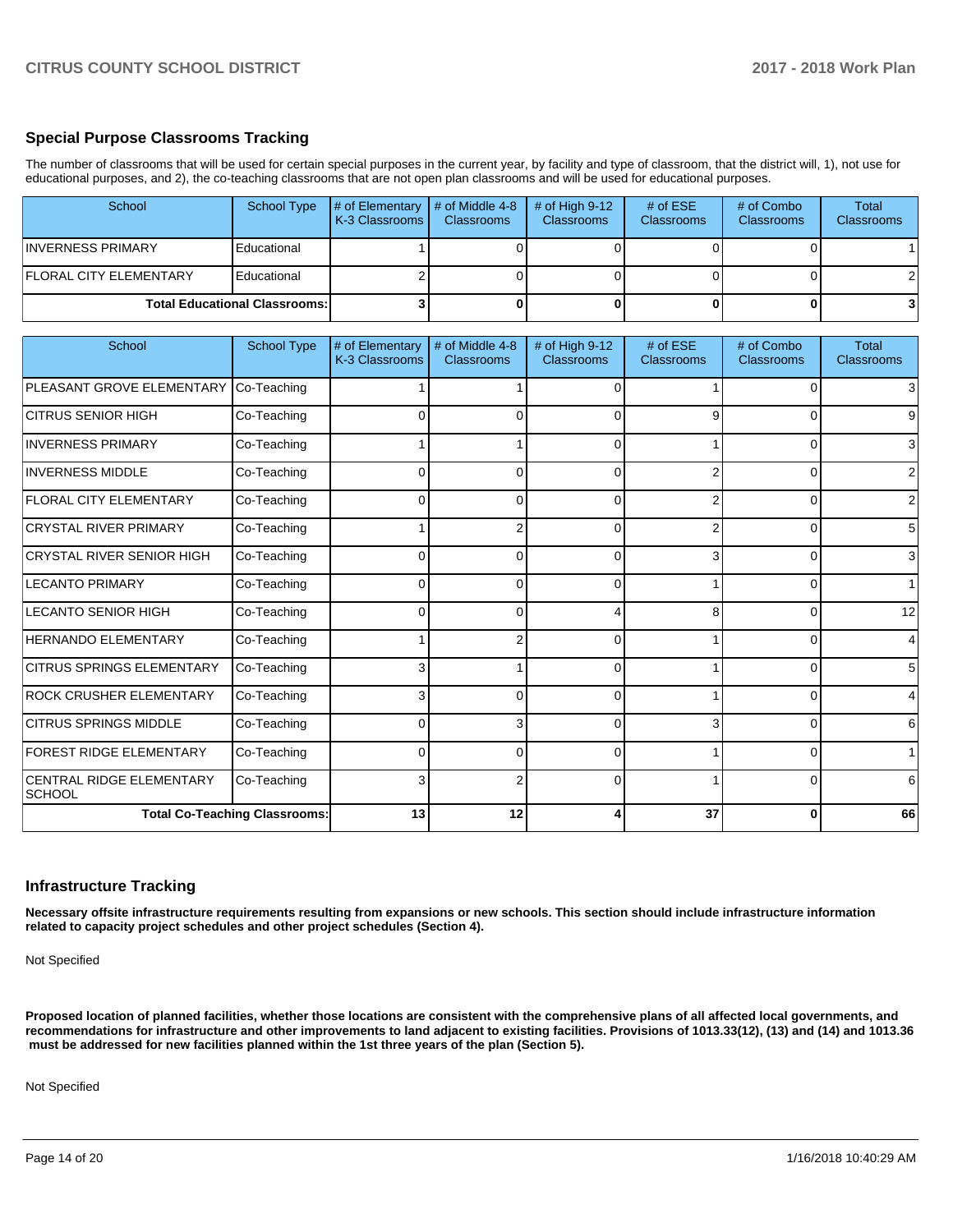**Consistent with Comp Plan?** No

### **Net New Classrooms**

The number of classrooms, by grade level and type of construction, that were added during the last fiscal year.

| List the net new classrooms added in the 2016 - 2017 fiscal year.                                                                                       |                              |                                   |                                                                        | year.                  |                              | List the net new classrooms to be added in the 2017 - 2018 fiscal |                                |                        |
|---------------------------------------------------------------------------------------------------------------------------------------------------------|------------------------------|-----------------------------------|------------------------------------------------------------------------|------------------------|------------------------------|-------------------------------------------------------------------|--------------------------------|------------------------|
| "Classrooms" is defined as capacity carrying classrooms that are added to increase<br>capacity to enable the district to meet the Class Size Amendment. |                              |                                   | Totals for fiscal year 2017 - 2018 should match totals in Section 15A. |                        |                              |                                                                   |                                |                        |
| Location                                                                                                                                                | $2016 - 2017$ #<br>Permanent | $2016 - 2017$ #<br><b>Modular</b> | $2016 - 2017$ #<br>Relocatable                                         | $2016 - 2017$<br>Total | $2017 - 2018$ #<br>Permanent | $2017 - 2018$ #<br>Modular                                        | $2017 - 2018$ #<br>Relocatable | $2017 - 2018$<br>Total |
| Elementary (PK-3)                                                                                                                                       |                              |                                   |                                                                        |                        |                              |                                                                   |                                |                        |
| Middle (4-8)                                                                                                                                            |                              |                                   |                                                                        |                        |                              |                                                                   |                                |                        |
| High (9-12)                                                                                                                                             |                              |                                   |                                                                        |                        |                              |                                                                   |                                |                        |
|                                                                                                                                                         |                              |                                   |                                                                        |                        |                              |                                                                   |                                |                        |

### **Relocatable Student Stations**

Number of students that will be educated in relocatable units, by school, in the current year, and the projected number of students for each of the years in the workplan.

| <b>Site</b>                                                  | 2017 - 2018 | $2018 - 2019$ | 2019 - 2020 | 2020 - 2021 | $2021 - 2022$ | 5 Year Average |
|--------------------------------------------------------------|-------------|---------------|-------------|-------------|---------------|----------------|
| <b>CRYSTAL RIVER PRIMARY</b>                                 | $\Omega$    | $\Omega$      | $\Omega$    | $\Omega$    |               | $\Omega$       |
| ICRYSTAL RIVER SENIOR HIGH                                   | $\Omega$    | $\Omega$      | $\Omega$    | $\Omega$    |               | $\Omega$       |
| WITHLACHOOCHEE TECHNICAL COLLEGE                             | $\Omega$    | $\Omega$      | $\Omega$    | 0           |               | $\Omega$       |
| LECANTO PRIMARY                                              | 0           | 0             | 0           | 0           | ŋ             | 0              |
| <b>LECANTO MIDDLE</b>                                        | 0           | $\Omega$      | 0           | $\Omega$    | O             | $\Omega$       |
| LECANTO SENIOR HIGH                                          | 0           | $\Omega$      | 0           | 0           | 0             | $\Omega$       |
| HERNANDO ELEMENTARY                                          | $\Omega$    | $\Omega$      | $\Omega$    | $\Omega$    | $\Omega$      | $\Omega$       |
| <b>CITRUS SPRINGS ELEMENTARY</b>                             | 54          | 54            | 54          | 54          | 54            | 54             |
| <b>ROCK CRUSHER ELEMENTARY</b>                               | $\Omega$    | $\Omega$      | 0           | 0           | $\Omega$      | $\Omega$       |
| <b>CITRUS SPRINGS MIDDLE</b>                                 | $\Omega$    | $\Omega$      | $\Omega$    | $\Omega$    | 0             | $\Omega$       |
| CITRUS RESOURCE FOR EXCEPTIONAL STUDENT<br><b>TRANSITION</b> | $\Omega$    | $\Omega$      | $\Omega$    | $\Omega$    | $\Omega$      | $\Omega$       |
| <b>FOREST RIDGE ELEMENTARY</b>                               | $\Omega$    | $\Omega$      | 0           | $\Omega$    | 0             | $\overline{0}$ |
| <b>RENAISSANCE CENTER</b>                                    | $\Omega$    | $\Omega$      | $\Omega$    | $\Omega$    | 0             | $\Omega$       |
| <b>CENTRAL RIDGE ELEMENTARY SCHOOL</b>                       | $\Omega$    | $\Omega$      | $\Omega$    | $\Omega$    | 0             | $\Omega$       |
| <b>PLEASANT GROVE ELEMENTARY</b>                             | 22          | 22            | 22          | 22          | 22            | 22             |
| <b>CITRUS SENIOR HIGH</b>                                    | $\Omega$    | 0             | $\Omega$    | $\Omega$    | O             | 0              |
| <b>INVERNESS PRIMARY</b>                                     | O           | 0             | C           | $\Omega$    |               | 0              |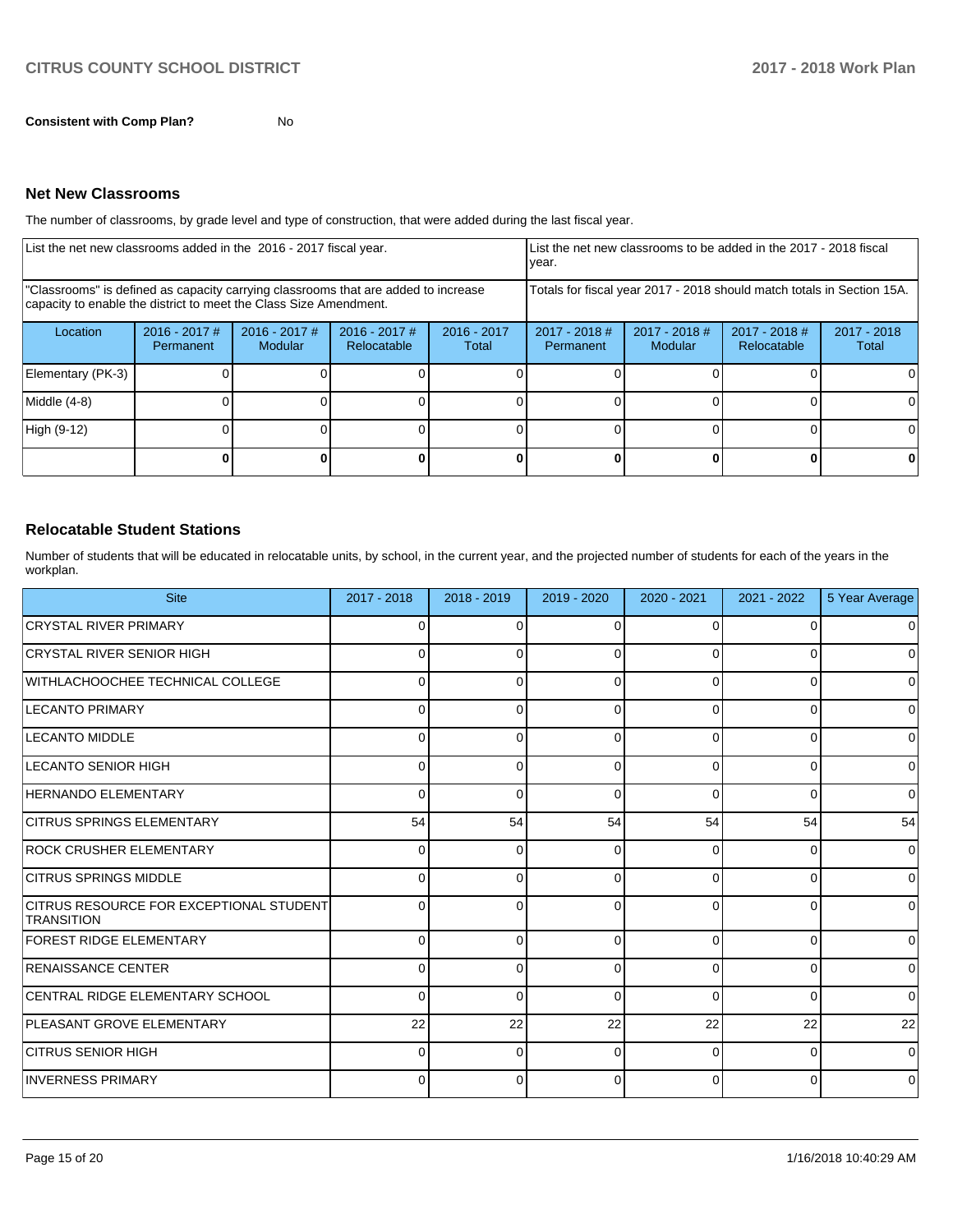| <b>INVERNESS MIDDLE</b>                           |        |        |        |        |        |        |
|---------------------------------------------------|--------|--------|--------|--------|--------|--------|
| <b>IFLORAL CITY ELEMENTARY</b>                    | 79     | 79     | 79     | 79     | 79     | 79     |
| HOMOSASSA ELEMENTARY                              |        |        |        |        |        |        |
| <b>CRYSTAL RIVER MIDDLE</b>                       |        |        |        |        |        |        |
| Totals for CITRUS COUNTY SCHOOL DISTRICT          |        |        |        |        |        |        |
| Total students in relocatables by year.           | 155    | 155    | 155    | 155    | 155    | 155    |
| Total number of COFTE students projected by year. | 14,735 | 14,795 | 14,897 | 14,941 | 14,999 | 14,873 |
| Percent in relocatables by year.                  | 1%     | 1%     | 1%     | 1%     | 1%     | 1%     |

### **Leased Facilities Tracking**

Exising leased facilities and plans for the acquisition of leased facilities, including the number of classrooms and student stations, as reported in the educational plant survey, that are planned in that location at the end of the five year workplan.

| Location                                                     | # of Leased<br>Classrooms 2017 -<br>2018 | <b>FISH Student</b><br><b>Stations</b> | Owner    | # of Leased<br>Classrooms 2021 -<br>2022 | <b>FISH Student</b><br><b>Stations</b> |
|--------------------------------------------------------------|------------------------------------------|----------------------------------------|----------|------------------------------------------|----------------------------------------|
| <b>CITRUS SPRINGS ELEMENTARY</b>                             | 3                                        |                                        | 54 Vista | 3                                        | 54                                     |
| PLEASANT GROVE ELEMENTARY                                    | $\Omega$                                 | $\Omega$                               |          | $\Omega$                                 | 0                                      |
| <b>CITRUS SENIOR HIGH</b>                                    | $\mathbf 0$                              | 0                                      |          | 0                                        | $\overline{0}$                         |
| <b>INVERNESS PRIMARY</b>                                     | $\Omega$                                 |                                        |          | $\Omega$                                 | $\Omega$                               |
| <b>INVERNESS MIDDLE</b>                                      | $\Omega$                                 | ſ                                      |          | $\Omega$                                 | $\overline{0}$                         |
| HOMOSASSA ELEMENTARY                                         | $\Omega$                                 | $\Omega$                               |          | $\Omega$                                 | 0                                      |
| CRYSTAL RIVER MIDDLE                                         | $\Omega$                                 | $\Omega$                               |          | $\Omega$                                 | 0                                      |
| <b>CRYSTAL RIVER PRIMARY</b>                                 | $\Omega$                                 | $\Omega$                               |          | $\Omega$                                 | $\overline{0}$                         |
| <b>CRYSTAL RIVER SENIOR HIGH</b>                             | $\Omega$                                 | n                                      |          | $\Omega$                                 | $\Omega$                               |
| WITHLACHOOCHEE TECHNICAL COLLEGE                             | $\mathbf 0$                              | ∩                                      |          | 0                                        | $\overline{0}$                         |
| <b>LECANTO PRIMARY</b>                                       | $\mathbf 0$                              | $\Omega$                               |          | $\Omega$                                 | 0                                      |
| <b>LECANTO MIDDLE</b>                                        | $\Omega$                                 | $\Omega$                               |          | $\Omega$                                 | $\Omega$                               |
| LECANTO SENIOR HIGH                                          | $\Omega$                                 | $\Omega$                               |          | $\Omega$                                 | $\overline{0}$                         |
| <b>HERNANDO ELEMENTARY</b>                                   | $\mathbf 0$                              |                                        |          | O                                        | $\overline{0}$                         |
| <b>ROCK CRUSHER ELEMENTARY</b>                               | $\mathbf 0$                              | ∩                                      |          | 0                                        | $\overline{0}$                         |
| <b>CITRUS SPRINGS MIDDLE</b>                                 | $\Omega$                                 |                                        |          | $\Omega$                                 | 0                                      |
| CITRUS RESOURCE FOR EXCEPTIONAL STUDENT<br><b>TRANSITION</b> | $\Omega$                                 |                                        |          | $\Omega$                                 | $\Omega$                               |
| <b>FOREST RIDGE ELEMENTARY</b>                               | $\Omega$                                 | $\Omega$                               |          | $\Omega$                                 | $\overline{0}$                         |
| <b>RENAISSANCE CENTER</b>                                    | $\Omega$                                 | 0                                      |          | $\Omega$                                 | $\overline{0}$                         |
| CENTRAL RIDGE ELEMENTARY SCHOOL                              | $\Omega$                                 |                                        |          | n                                        | 0                                      |
|                                                              | 3                                        | 54                                     |          | 3                                        | 54                                     |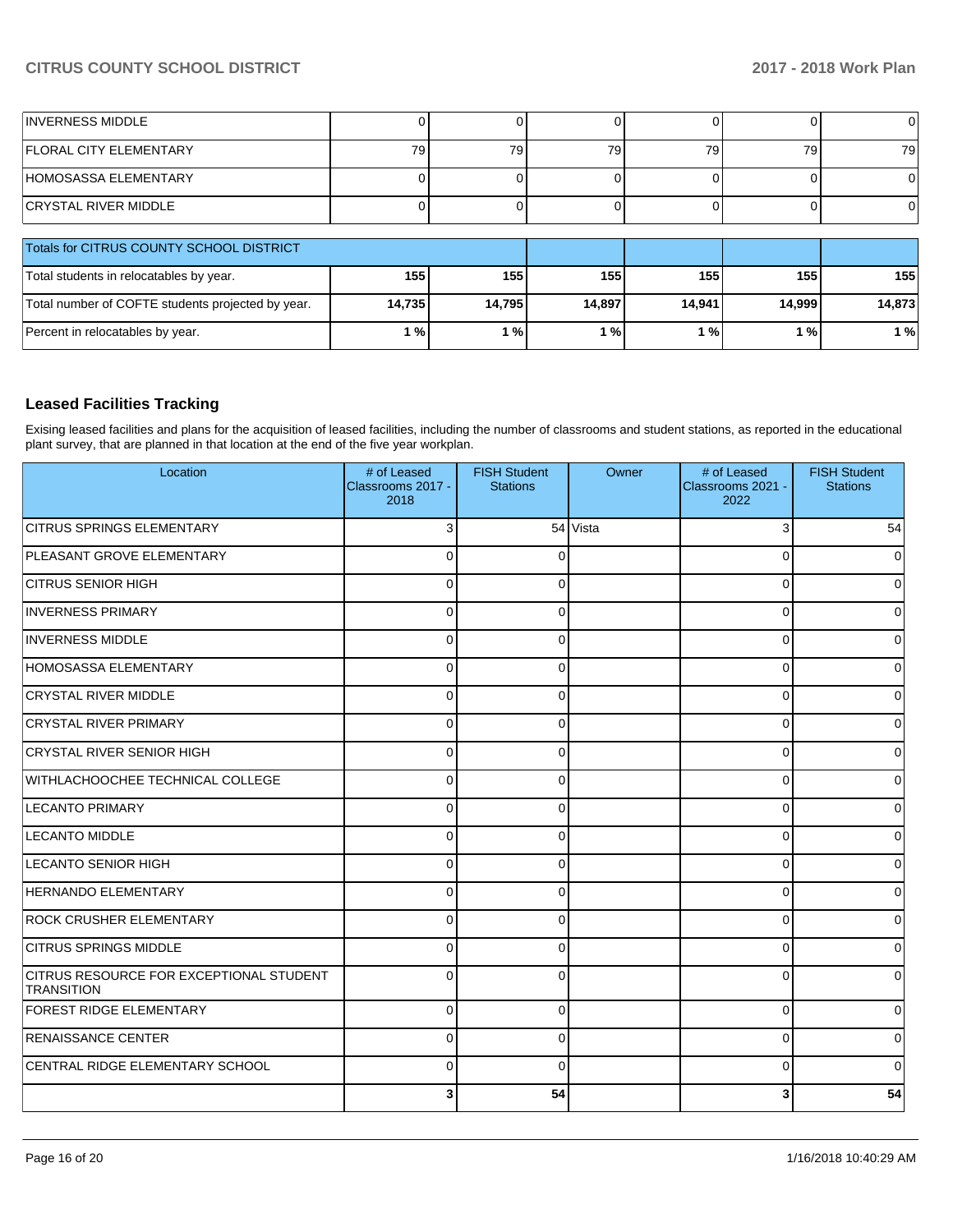### **Failed Standard Relocatable Tracking**

Relocatable units currently reported by school, from FISH, and the number of relocatable units identified as 'Failed Standards'.

Nothing reported for this section.

# **Planning**

### **Class Size Reduction Planning**

**Plans approved by the school board that reduce the need for permanent student stations such as acceptable school capacity levels, redistricting, busing, year-round schools, charter schools, magnet schools, public-private partnerships, multitrack scheduling, grade level organization, block scheduling, or other alternatives.**

The School District plans to minimize the need for additional full time student stations by reviewing facility capacity and utilization at the District level on an annual basis and implementing the necessary steps to maximumize the efficiency of classroom space. Attendance boundary changes and/or new construction will be used to address student population growth. Financing from impact fees and/ proportionate share agreements may be used to accelerate construction to meet the demands of a particular residential development.

### **School Closure Planning**

**Plans for the closure of any school, including plans for disposition of the facility or usage of facility space, and anticipated revenues.** 

No school closures are planned at this time.

# **Long Range Planning**

### **Ten-Year Maintenance**

District projects and locations regarding the projected need for major renovation, repair, and maintenance projects within the district in years 6-10 beyond the projects plans detailed in the five years covered by the work plan.

| Project                                                                              | 2021 - 2022 / 2026 - 2027<br><b>Projected Cost</b> |
|--------------------------------------------------------------------------------------|----------------------------------------------------|
| <b>Major Renovation Project</b>                                                      | \$12,000,000                                       |
| <b>Major Renovation Project</b>                                                      | \$12,000,000                                       |
| Phase 3 of Campur Renovation - Including New GYM,<br>ROTC and Replacement Classrooms | \$10,000,000                                       |
| Years 6 through 10 - Maintenance and Renovation<br>Projects                          | \$11,730,000                                       |
|                                                                                      | \$45,730,000                                       |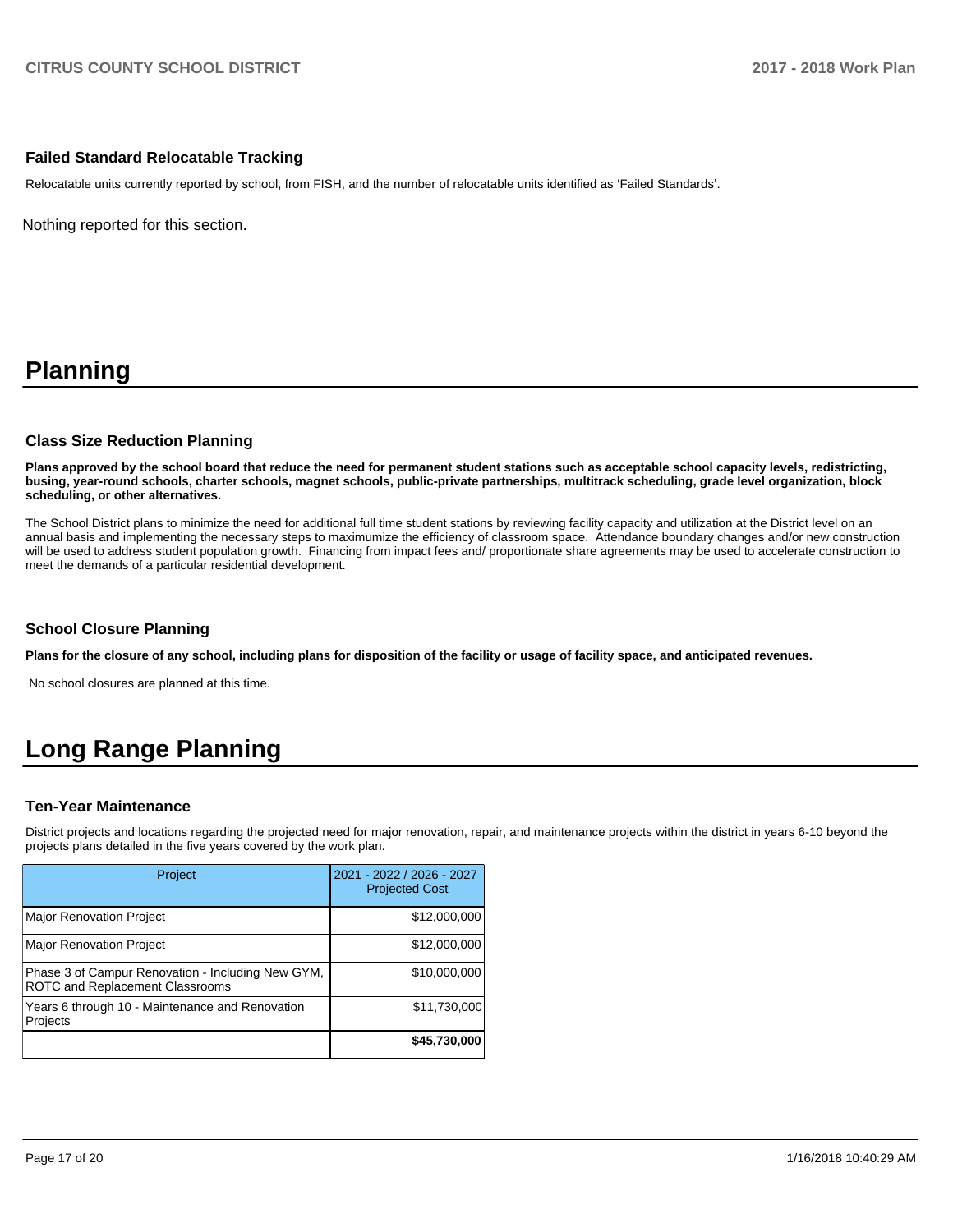## **Ten-Year Capacity**

Schedule of capital outlay projects projected to ensure the availability of satisfactory student stations for the projected student enrollment in K-12 programs for the future 5 years beyond the 5-year district facilities work program.

| Project                                                                                                                                   | Location, Community, Quadrant or other<br>general location | 2021 - 2022 / 2026 - 2027<br><b>Projected Cost</b> |
|-------------------------------------------------------------------------------------------------------------------------------------------|------------------------------------------------------------|----------------------------------------------------|
| Floral City Elementary Expansion (core capacity and<br>classrooms in plased project to 600 student stations)<br>Note: Impact Fee Fundable | 8457 E. Marvin Street Floral City, FL 34436                | \$11.730.000                                       |
|                                                                                                                                           |                                                            | \$11,730,000                                       |

### **Ten-Year Planned Utilization**

Schedule of planned capital outlay projects identifying the standard grade groupings, capacities, and planned utilization rates of future educational facilities of the district for both permanent and relocatable facilities.

| <b>Grade Level Projections</b>   | <b>FISH</b><br>Student<br><b>Stations</b> | Actual 2016 -<br><b>2017 FISH</b><br>Capacity | Actual<br>$2016 -$<br>2017<br><b>COFTE</b> | Actual 2016 - 2017<br><b>Utilization</b> | Actual 2017 - 2018 / 2026 - 2027 new<br>Student Capacity to be added/removed | Projected 2026<br>2027 COFTE | Projected 2026 -<br>2027 Utilization |
|----------------------------------|-------------------------------------------|-----------------------------------------------|--------------------------------------------|------------------------------------------|------------------------------------------------------------------------------|------------------------------|--------------------------------------|
| Elementary - District<br>lTotals | 7,783                                     | 7,783                                         | 6,803.44                                   | 87.41 %                                  | 103                                                                          | 6,570                        | 83.31 %                              |
| Middle - District Totals         | 4.774                                     | 4.294                                         | 3,325.70                                   | 77.46 %                                  |                                                                              | 3,405                        | 79.30 %                              |
| High - District Totals           | 5.213                                     | 4.951                                         | 4,144.72                                   | 83.72 %                                  |                                                                              | 4.410                        | 89.07 %                              |
| Other - ESE, etc                 | 1,263                                     | 1,365                                         | 379.43                                     | 27.77 %                                  |                                                                              | 360                          | 26.37 %                              |
|                                  | 19,033                                    | 18,393                                        | 14,653.29                                  | 79.67 %                                  | 103                                                                          | 14,745                       | 79.72 %                              |

**Combination schools are included with the middle schools for student stations, capacity, COFTE and utilization purposes because these facilities all have a 90% utilization factor. Use this space to explain or define the grade groupings for combination schools.** 

No comments to report.

### **Ten-Year Infrastructure Planning**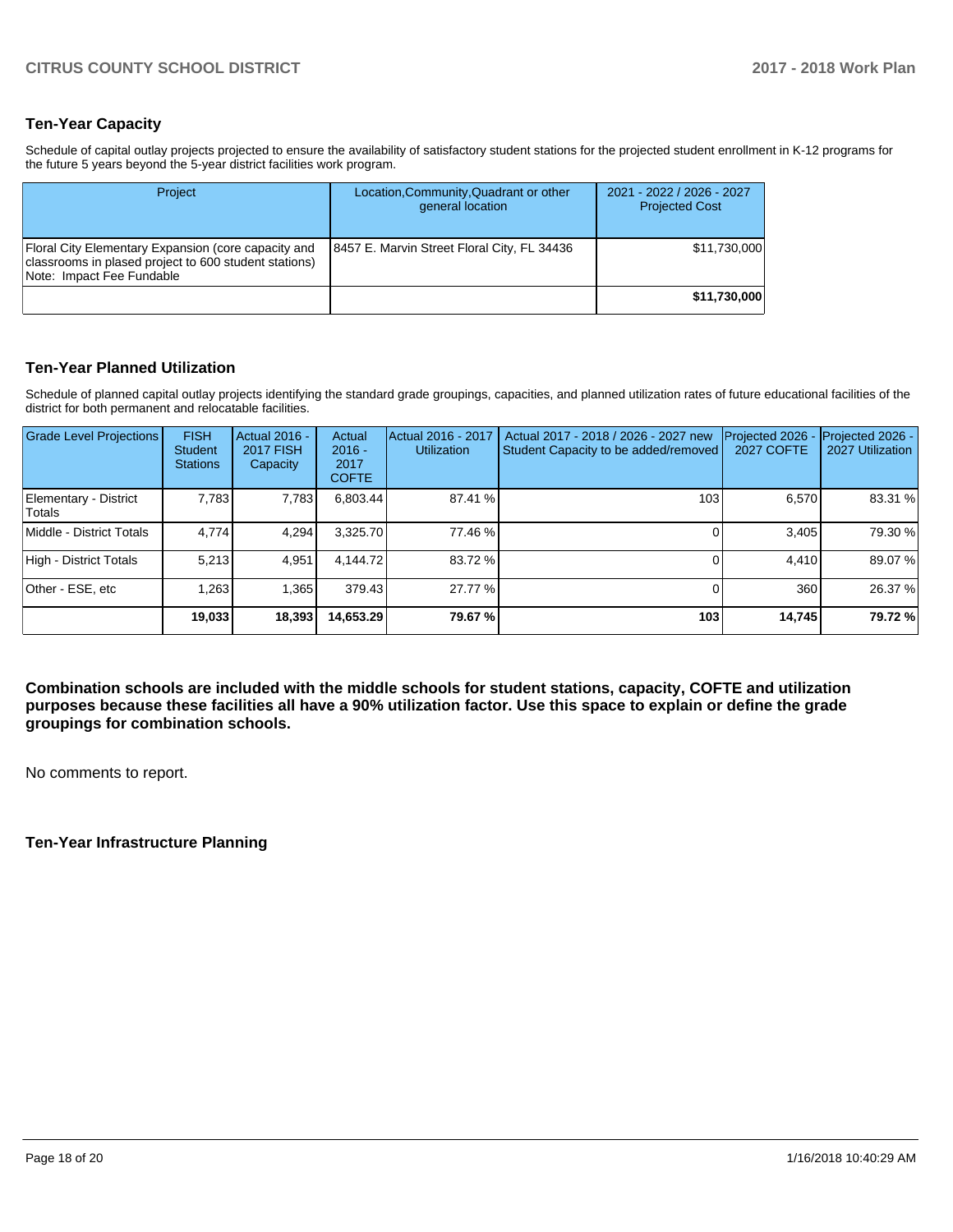#### **Proposed Location of Planned New, Remodeled, or New Additions to Facilities in 06 thru 10 out years (Section 28).**

Floral City Elementary - Core capacity expansion to support 600 student stations including expanded cafeteria / media center / administrative space

Note: Impact Fee Fundable

Inverness Middle School - Traffic Circulation Improvements / Ingress Improvements / Signalization at Middle School Road and US-41 Entrance (when warranted)

Note: Impact Fee Fundable

Lecanto Complex - Internal Traffic Circulation Improvements / Ingress Improvements (when warranted)

Note: Impact Fee Fundable

Plans for closure of any school, including plans for disposition of the facility or usage of facility space, and anticipated revenues in the 06 thru 10 out **years (Section 29).**

Nothing reported for this section.

#### **Twenty-Year Maintenance**

District projects and locations regarding the projected need for major renovation, repair, and maintenance projects within the district in years 11-20 beyond the projects plans detailed in the five years covered by the work plan.

| Project                                                      | 2026 - 2027 / 2036 - 2037 Projected Cost |
|--------------------------------------------------------------|------------------------------------------|
| Years 11 through 20 - Maintenance and Renovation<br>Projects | \$76,795,000                             |
|                                                              | \$76,795,000                             |

### **Twenty-Year Capacity**

Schedule of capital outlay projects projected to ensure the availability of satisfactory student stations for the projected student enrollment in K-12 programs for the future 11-20 years beyond the 5-year district facilities work program.

| Project                                                                                                                                                                  | Location, Community, Quadrant or other<br>general location             | 2026 - 2027 / 2036 - 2037<br><b>Projected Cost</b> |
|--------------------------------------------------------------------------------------------------------------------------------------------------------------------------|------------------------------------------------------------------------|----------------------------------------------------|
| Elementary "A" or combination School Note: Impact<br>l Fee Fundable                                                                                                      | Pine Ridge Community - 4255 W. Norvell<br>Bryant Hwy Lecanto, FL 34461 | \$32,130,000                                       |
| Floral City Elementary including classrooms in phased 8457 E. Marvin Street Floral City, FL 34436<br>project to 810 student stations Note: Impact Fee<br><b>Fundable</b> |                                                                        | \$15,682,500                                       |
|                                                                                                                                                                          |                                                                        | \$47,812,500                                       |

### **Twenty-Year Planned Utilization**

Schedule of planned capital outlay projects identifying the standard grade groupings, capacities, and planned utilization rates of future educational facilities of the district for both permanent and relocatable facilities.

| Grade Level Projections         | <b>FISH</b><br>Student<br><b>Stations</b> | Actual 2016 -<br><b>2017 FISH</b><br>Capacity | Actual<br>$2016 -$<br>2017<br>COFTE | <b>Utilization</b> | Actual 2016 - 2017   Actual 2017 - 2018 / 2036 - 2037 new   Projected 2036 -   Projected 2036 -<br>Student Capacity to be added/removed | 2037 COFTE | 2037 Utilization |
|---------------------------------|-------------------------------------------|-----------------------------------------------|-------------------------------------|--------------------|-----------------------------------------------------------------------------------------------------------------------------------------|------------|------------------|
| Elementary - District<br>Totals | 7.783                                     | 7.783                                         | 6.803.44                            | 87.41 %            | 1.123                                                                                                                                   | 9.358      | 105.08 %         |